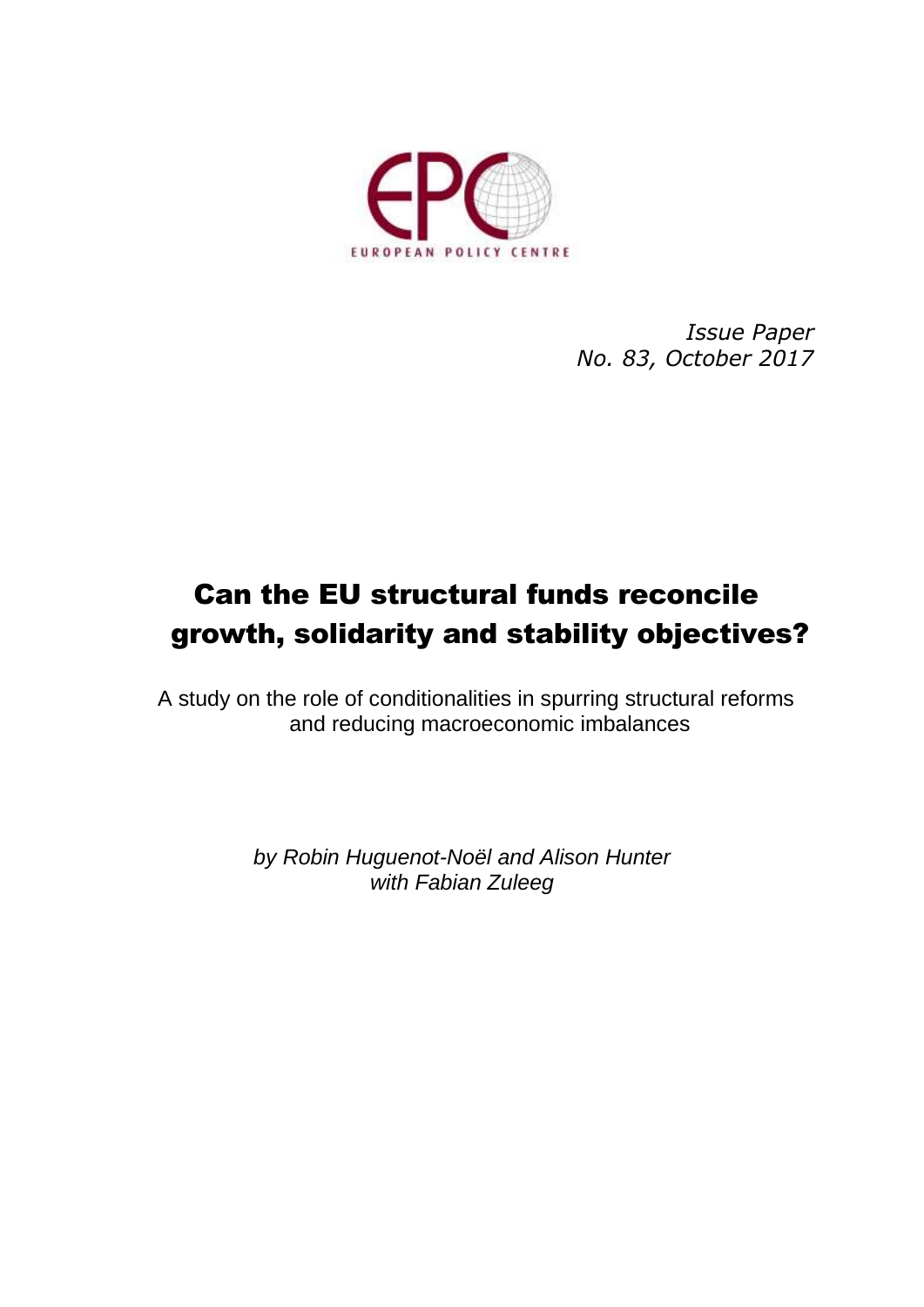

### **Authors note**

This report has been produced by the European Policy Centre (EPC) at the request of the European Commission DG REGIO to produce a study on "the role of structural funds in the European Union's economic governance – is there scope for moving towards more structural reforms and stronger macroeconomic conditionality?".

This study builds on the outcomes of the workshop on "The role of structural funds in EU economic governance: towards increased structural reforms and macroeconomic conditionality?" held at the EPC on Wednesday 31 May 2017.

We would like to thank everyone who has directly or indirectly contributed to this report, including all participants of the EPC workshop, our interviewees and the European Commission. Special thanks also go to Marc de Fleurieu for his advice and pro-active editing, Janis A. Emmanouilidis and Claire Dhéret for their respective input and Carolin Löprich for supporting the preparation of the EPC workshop.

### **Linguistic versions**

Original: EN Summary: EN, FR

### **Disclaimer**

The information and views set out in this report are those of the authors and do not necessarily reflect the official opinion of the Commission. The Commission does not guarantee the accuracy of the data included in this study. Neither the Commission nor any person acting on the Commission's behalf may be held responsible for the use which may be made of the information contained therein.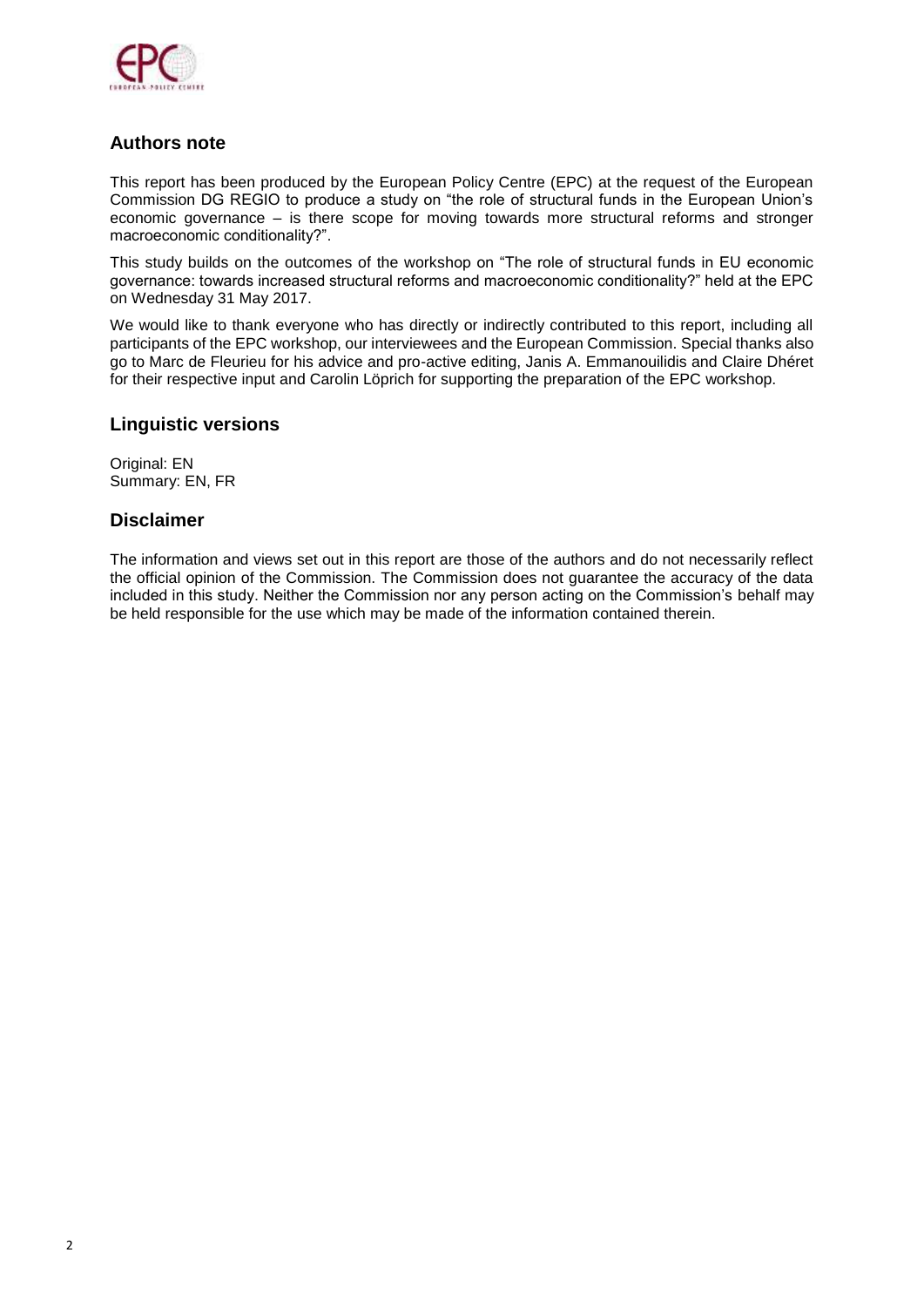

## Table of contents

|                | <b>ABBREVIATIONS</b>                                                                                                                         | 4              |
|----------------|----------------------------------------------------------------------------------------------------------------------------------------------|----------------|
|                | <b>EXECUTIVE SUMMARY</b>                                                                                                                     | 5              |
|                | RÉSUMÉ                                                                                                                                       | 6              |
| $\mathbf{1}$   | <b>INTRODUCTION</b>                                                                                                                          | $\overline{7}$ |
| 2              | A RETROSPECTIVE: THE EVOLUTION OF ESI FUNDS                                                                                                  | 9              |
|                | 2.1 THE ORIGINS OF COHESION POLICY<br>2.2 ALIGNMENT WITH THE EUROPE 2020 STRATEGY<br>2.3 CONTRIBUTION TO MACROECONOMIC SURVEILLANCE          | 9<br>9<br>10   |
| 3              | THE IMPACT OF CONDITIONALITIES ON ESI FUNDS                                                                                                  | 13             |
|                | 3.1 EX-ANTE CONDITIONALITY<br>3.2 MACROECONOMIC CONDITIONALITY                                                                               | 13<br>15       |
| 4              | A PROSPECTIVE OUTLOOK: THE CHALLENGES AHEAD                                                                                                  | 19             |
|                | 4.1 A CLEARER CASE FOR STRUCTURAL REFORMS<br>4.2 CONFLICTING OBJECTIVES BETWEEN MEC AND COHESION POLICY<br>4.3 POLITICAL ECONOMY CONSTRAINTS | 19<br>20<br>22 |
| 5              | A PROSPECTIVE ROADMAP: HOW TO STRENGTHEN THE LINK BETWEEN ESI FUNDS AND THE<br>EU'S ECONOMIC GOVERNANCE                                      | 24             |
|                | 5.1 THE OBJECTIVES<br>5.2 RECOMMENDATIONS                                                                                                    | 24<br>25       |
| 6              | <b>CONCLUSION</b>                                                                                                                            | 29             |
| $\overline{7}$ | <b>REFERENCES</b>                                                                                                                            | 30             |

### **About the authors**

Robin Huguenot-Noël is a Policy Analyst at the European Policy Centre (EPC). Alison Hunter is a Senior Adviser to the EPC on regional policy, regional innovation and industrial growth. Fabian Zuleeg is Chief Economist at the EPC.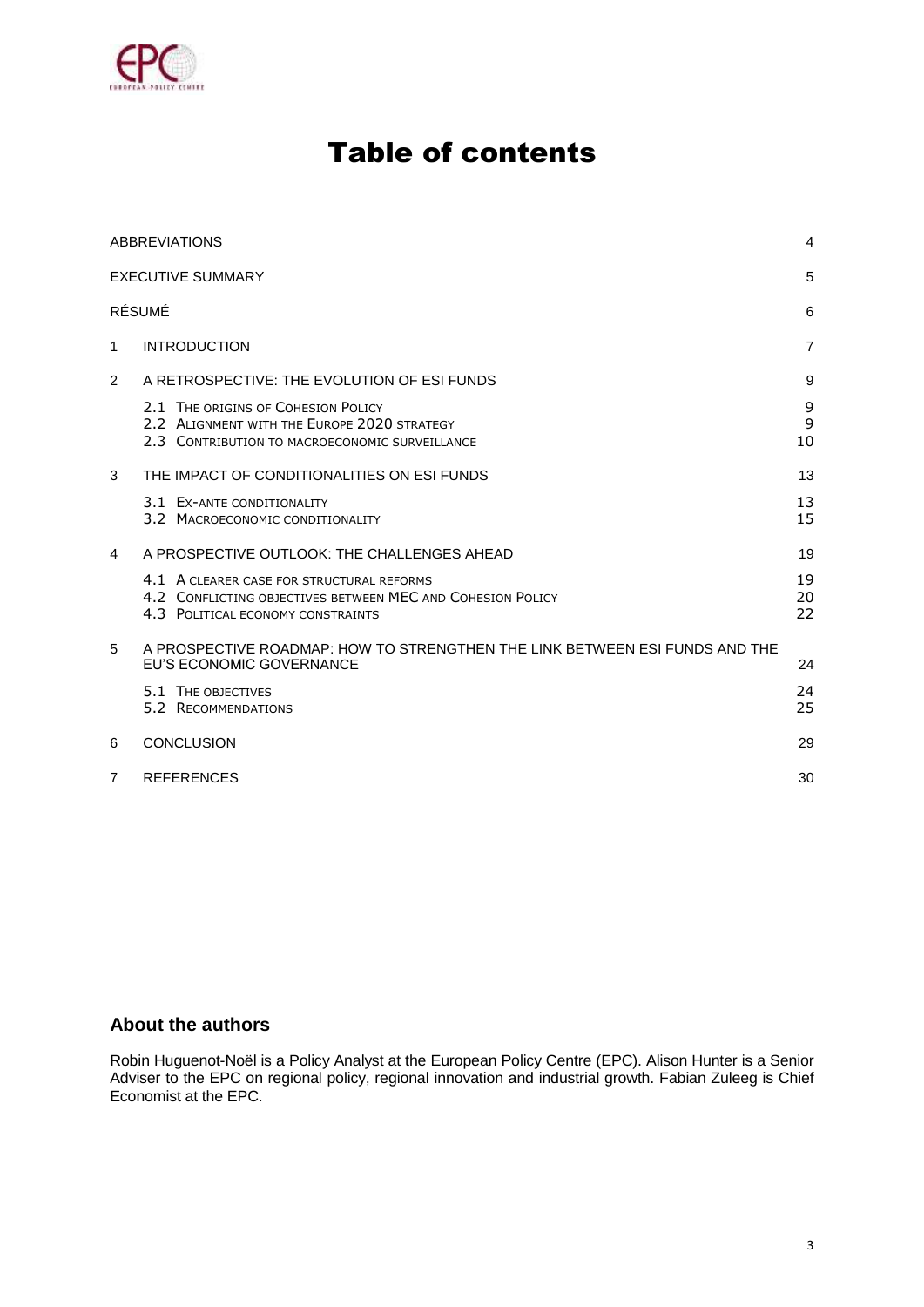

## Abbreviations

| <b>AGS</b>       | <b>Annual Growth Survey</b>                               |
|------------------|-----------------------------------------------------------|
| <b>CEF</b>       | <b>Connecting Europe Facility</b>                         |
| $\overline{CP}$  | <b>Cohesion Policy</b>                                    |
| <b>CPR</b>       | <b>Common Provisions Regulation</b>                       |
| <b>CSF</b>       | Common Strategic Framework                                |
| <b>CSR</b>       | <b>Country Specific Recommendation</b>                    |
| <b>EAFRD</b>     | European Agricultural Fund for Rural Development          |
| <b>EDP</b>       | <b>Excessive Deficit Procedure</b>                        |
| <b>EFSI</b>      | European Funds for Strategic Investment                   |
| <b>EMFF</b>      | European Maritime and Fisheries Fund                      |
| EMU              | <b>Economic and Monetary Union</b>                        |
| <b>ERDF</b>      | European Regional Development Fund                        |
| <b>ESF</b>       | European Social Fund                                      |
| <b>ESIF</b>      | European Structural and Investment Funds                  |
| <b>ExAC</b>      | <b>Ex-ante Conditionality</b>                             |
| <b>GNI</b>       | <b>Gross National Income</b>                              |
| <b>ICT</b>       | Information and Communication Technology                  |
| <b>LRA</b>       | Local and Regional Authorities                            |
| <b>MEC</b>       | Macroeconomic Conditionality                              |
| <b>MFF</b>       | <b>Multiannual Financial Framework</b>                    |
| <b>MIP</b>       | Macroeconomic Imbalance Procedure                         |
| <b>NRP</b>       | National Reform Programme                                 |
| <b>OP</b>        | <b>Operational Program</b>                                |
| PA               | Partnership Agreement                                     |
| RIS <sub>3</sub> | Research and Innovation Strategy for Smart Specialisation |
| <b>SGP</b>       | Stability and Growth Pact                                 |
| <b>SME</b>       | <b>Small or Medium Sized Business</b>                     |
| <b>SR</b>        | <b>Structural Reforms</b>                                 |
| <b>SRSP</b>      | Structural Reform Service Programme                       |
| <b>YEI</b>       | Youth Employment Initiative                               |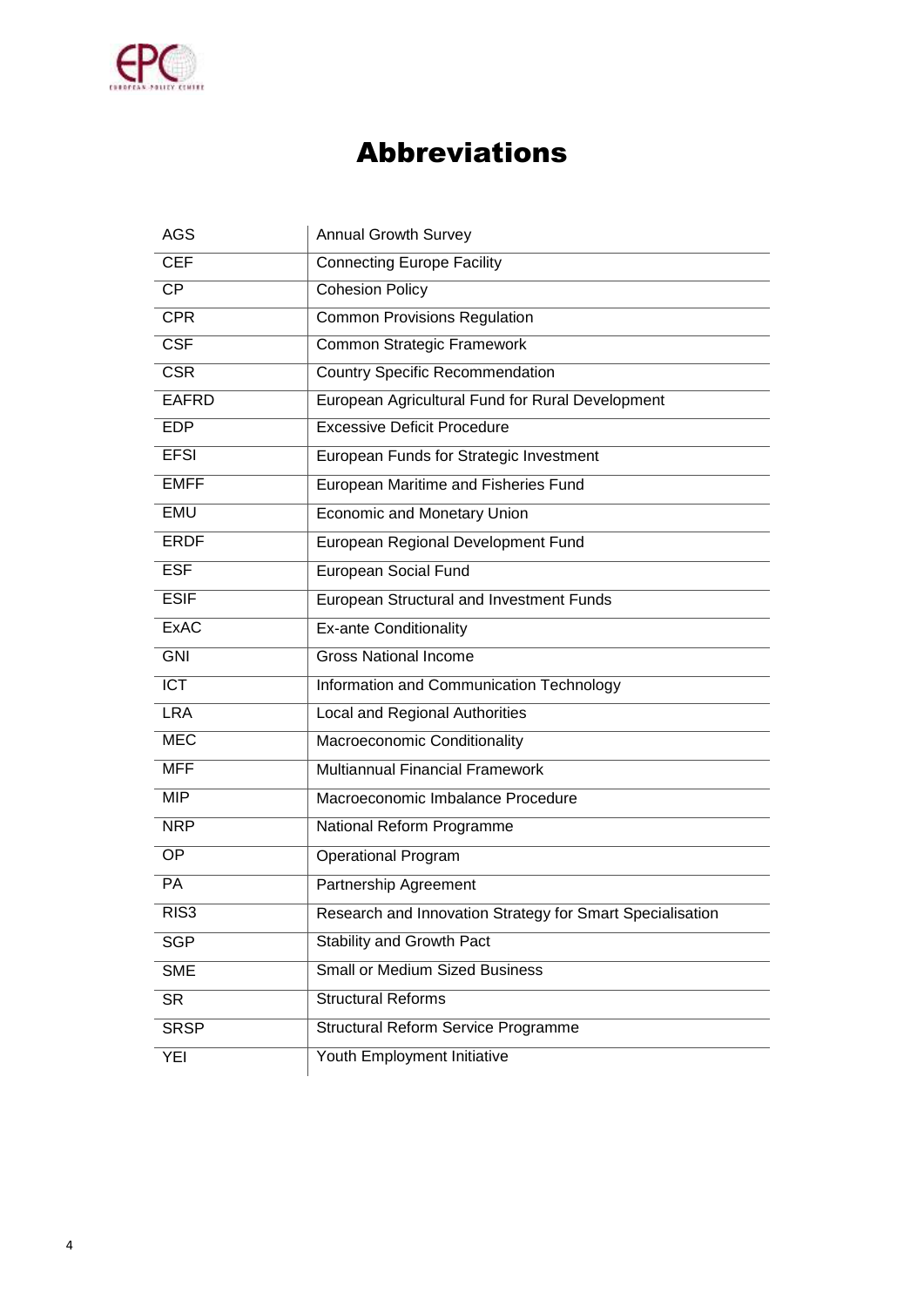

## Executive summary

The European Union (EU) has set new priorities to respond to new **challenges** such as climate change, migration and security while Brexit risks unbalancing the EU budget. Ahead of the post-2020 Multiannual Financial Framework (MFF), there are heightened demands for Cohesion Policy (CP) funding, also referred to as European Structural and Investment Funds (ESI Funds), to be reduced in the EU funding strategy, either in line with the overall **budget reduction** or, more radically, as a lower share of the total budget than was the case in previous programming periods. Comprising 34% of EU expenditure, the reform of Cohesion Policy will represent a major element of the upcoming MFF debate.

In this context, there is a growing **consensus that CP** – its objectives, conditionalities and budget allocation – **must be reformed** to address today's needs. There is no agreement, however, on the nature of a possible reform. A wide range of proposals have emerged on how the ESI Funds could be **increasingly tied** to European values (e.g. respect of the rule of law, integration of migrants) or economic governance objectives (e.g. EU growth targets or the reduction of fiscal and macroeconomic imbalances). The community in charge of implementing CP (referred to as the 'CP community') is concerned that proposed reforms may result in additional responsibilities that risk **diluting** – or further complicating the realisation of – the **original mandate** of economic, social and territorial convergence.

A critical element of the future CP debate will be the proposal to bolster the **link** between ESI Funds and the EU's enhanced **economic governance system**, a set of rules and conditions that have been adopted during the eurozone crisis.

This study draws on desk research, a series of semi-structured interviews and data gathered during a workshop held on 31 May 2017 at the European Policy Centre (EPC). It examines the scope for strengthening the link between Cohesion Policy and EU economic governance objectives in the next Multiannual Financial Framework by looking more specifically at two instruments: ex-ante and macroeconomic conditionalities.

Our research has identified **three major challenges** in this regard:

- A *lack of clarity* about the purpose and nature of structural reforms, including their role in boosting the effectiveness of ESI Funds;
- A *possible conflict* between the stability objectives of macroeconomic conditionality and Cohesion Policy's longstanding pursuit of growth and investment;
- A set of *political economy constraints* that have, so far, prevented the adoption of the coercitive measures aimed at correcting macroeconomic or fiscal imbalances in member states. This, in turn, limits the impact of ESI Funds on boosting the impetus for macroeconomic stability.

In this study, the authors suggest that the post-2020 MFF constitutes a **window of opportunity to reform** Cohesion Policy and position it more clearly in the EU's funding strategy. Our findings indicate that the integration of economic governance objectives into CP can help showcase **EU added value** in the growth and investment agenda. For this, there is a need to **reframe the political vision** linking ESI Funds to economic governance. This requires taking a **holistic perspective** that moves beyond the focus on macroeconomic stability and positioning sound economic governance in the wide spectrum of EU objectives and policies.

The report thus presents a set of strategic and concrete recommendations for how Cohesion Policy could be reformed to strengthen the link between its objectives and tools (e.g. ESI Funds) with those of the EU's economic governance. We notably propose that the **Commission take a role of 'strategic enabler' in the implementation of the EU's growth agenda** by repositioning growth-enhancing reforms and reforms linked to CP's cohesion objectives at the heart of a new growth strategy for the EU. Accordingly, we recommend to:

- **Clarify the added value of EU action in regions** by clearly defining the EU's economic governance objectives and the role of its policies (namely CP) and providing evidence of how the Union can help achieve them;
- **Provide a stronger rationale for growth-enhacing reforms** by better linking reforms to all relevant EU policies and integrating them into a new, more comprehensive strategy for growth and cohesion in Europe;
- **Lay out how ESI Funds can contribute to the EU's growth and cohesion objectives** thanks to a reform package that builds on existing pre-conditions attached to the disbursement of ESI Funds. The macroeconomic conditionality should be considered as part of this 'package' and its status revised to an ex-ante measure;
- **Build a stronger regional ownership of the EU's economic governance agenda** by increasing the involvement of subnational players in the EU's economic governance processes and ensuring that conditionalities on ESI Funds are better aligned with CP's objectives of economic, social and territorial cohesion.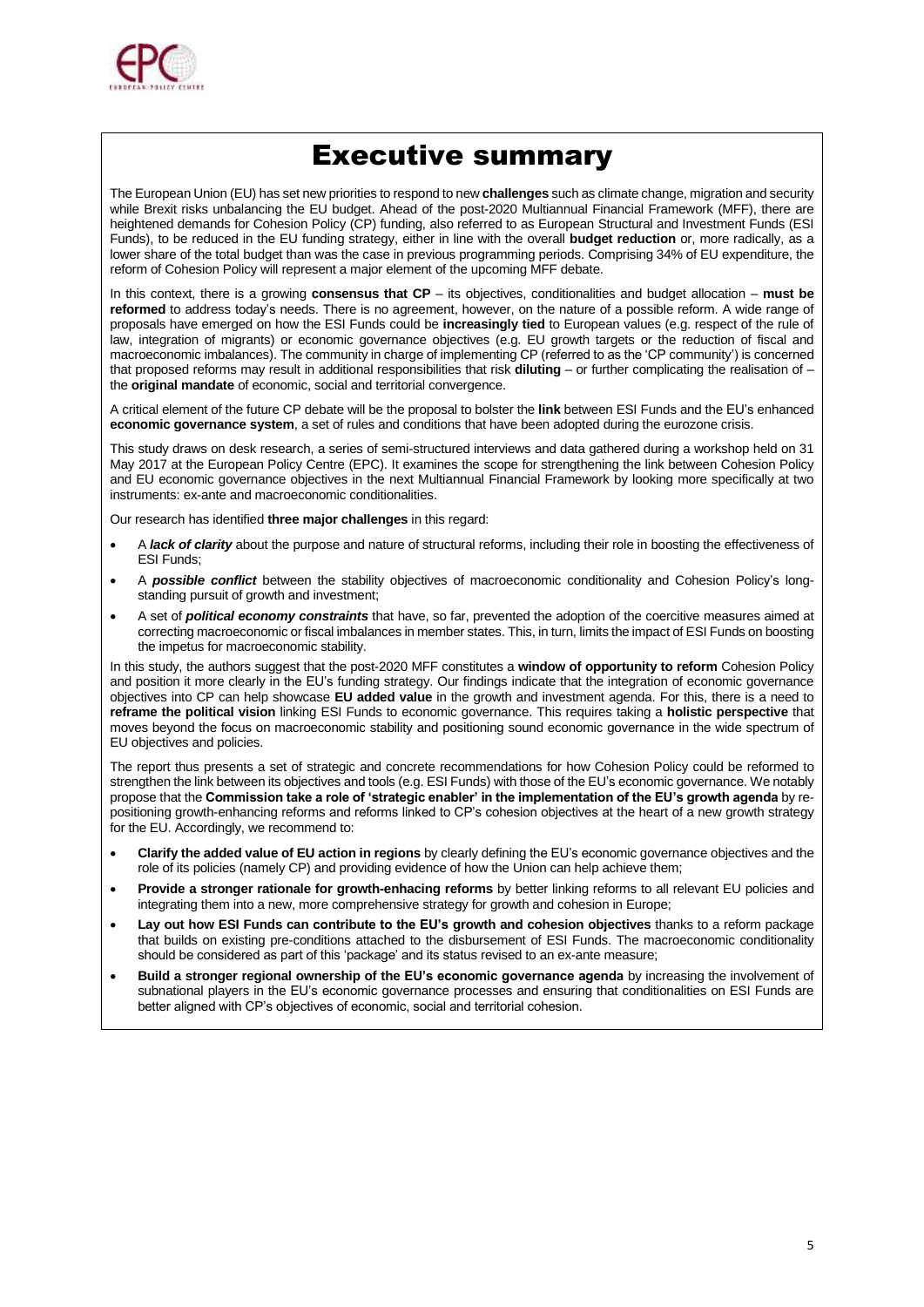

## Résumé

L'Union Européenne (UE) s'est fixée de nouvelles priorités pour répondre aux **défis** de notre temps, au premier rang desquels la lutte contre le changement climatique, le développement d'une politique migratoire commune et le renforcement de sa politique de sécurité et de défense. Dans le même temps, la sortie programmée du Royaume-Uni (Brexit) laisse planer le risque d'une réduction substantielle du budget européen. A l'aube des **négociations sur le Cadre Financier Pluriannuel (CFP)**, des voix s'élèvent pour demander une réduction du budget de la politique de cohésion (aussi appelés Fonds structurels et d'investissement européens (Fonds ESI)), proportionnelle à la réduction éventuelle du budget global de l'Union européenne. Certains évoquent même une diminution de la part du budget total qui lui était traditionnellement réservée. Représentant 34% des dépenses de l'UE, la politique de cohésion constituera un élément majeur des débats sur le futur CFP.

Dans ce contexte, une **réforme de la politique de cohésion** – ses objectifs, leur allocation budgétaire et les modalités d'obtention des crédits – semble s'imposer. Le débat reste toutefois entier sur le contenu et la nature de la réforme. Plusieurs propositions récentes soutiennent le besoin de **lier davantage** les Fonds ESI aux valeurs européennes (telles que le respect de l'Etat de droit ou l'intégration des migrants) ou à des objectifs de politique économique (objectifs de croissance ; réduction des déséquilibres macroéconomiques et fiscaux). Ces propositions inquiètent les parties prenantes qui mettent en œuvre la politique de cohésion. Elles craignent que les réformes annoncées **diluent son mandat historique**– le soutien à la cohésion économique, sociale et territoriale de l'UE – au service d'une myriade d'objectifs aux champs d'application mal définis.

La proposition de **conditionner** davantage le recours aux Fonds ESI au respect des règles et objectifs de la **gouvernance économique** de l'UE est au cœur du débat sur la réforme de la politique de cohésion.

**Cette étude se fonde sur un travail de recherche documentaire, une série d'entretiens semi-structurés, et les conclusions d'une table-ronde organisée au European Policy Centre (EPC) le 31 Mai 2017. Elle se penche sur l'opportunité et les modalités d'un rapprochement de la politique de cohésion et des objectifs de gouvernance économique de l'UE dans le cadre du prochain CFP. Cette analyse se concentre sur deux instruments : les conditionnalités ex-ante et macro-économique.** 

A ce propos, cette recherche identifie **trois défis majeurs** pour la mise en œuvre d'une telle réforme :

- un manque de clarté quant à la **nature et la finalité des réformes structurelles** et leur rôle dans l'amélioration de l'efficacité des Fonds ESI ;
- la perception d'un **antagonisme** entre les objectifs de la conditionnalité macroéconomique et les objectifs de croissance et d'investissement poursuivis par la politique de cohésion;
- des **contraintes d'ordre politique** qui limitent les fonds européens dans le rôle de catalyseur de réformes visant à soutenir la stabilité macroéconomique (comme l'a montré la difficile mise en application des sanctions prévues par le mécanisme de conditionnalité macroéconomique).

Les auteurs soutiennent d'abord que l'ouverture des discussions sur le prochain CFP offre une **fenêtre d'opportunité** pour réformer la politique de cohésion et la resituer au sein de la stratégie financière de l'UE. Notre analyse révèle que l'objectif d'une gouvernance économique saine pourrait devenir un élément majeur de la « **valeur ajoutée** » que peut apporter une politique européenne dans le domaine de la croissance et des investissements. Pour se faire, un nouveau **souffle politique** est requis pour défendre la pertinence et l'efficacité d'une utilisation des Fonds ESI au service des objectifs de gouvernance économique de l'UE. Il convient en conséquent de suivre une approche intégrée du rôle de la gouvernance économique dans l'ensemble des objectifs et des politiques de l'UE et de **dépasser la seule logique de stabilité macroéconomique** qui prévaut aujourd'hui.

In fine, les auteurs proposent plusieurs recommandations pour permettre une plus grande complémentarité entre les objectifs et instruments des Fonds ESI et les priorités de la gouvernance économique européenne. Nous proposons que la **Commission assume un role de 'catalyseur stratégique' dans la mise en application de l'agenda de croissance de l'Union**, en repositionnant les réformes structurelles et de croissance au coeur d'une nouvelle stratégie de croissance pour l'UE. Concrètement, ce rapport propose de :

- **Clarifier la valeur ajoutée de l'action de l'UE avec ses régions.** Cela passe par une clarification des objectifs de gouvernance économique de l'UE et du rôle de ses dépenses d'investissement (notamment la politique de cohésion) reposant sur la constitution de données scientifiques solides;
- **Mettre en exergue les finalités des réformes structurelles.** Cela nécessite de démontrer le rôle des réformes structurelles dans la mise en œuvre de l'ensemble des objectifs des politiques publiques de l'Union et d'intégrer ces éléments dans une nouvelle stratégie de croissance et de cohésion pour l'UE ;
- **Définir les instruments permettant à la Politique de Cohésion de contribuer à la stratégie de croissance de l'UE**. Ces mesures doivent s'appuyer sur la logique des conditions aujourd'hui associé à la distribution des Fonds ESI. La conditionnalité macroéconomique peut être considérée d'après une logique similaire et son statut de condition *ex-post* devrait être repositionné en condition *ex-ante ;*
- **Permettre une meilleure appropriation de l'agenda de gouvernance économique de l'UE par ses parties prenantes.** Ceci peut être atteint en renforçant la participation des acteurs infranationaux dans la gouvernance économique de l'Union et en s'assurant que les conditions liées à l'utilisation des Fonds ESI, contribuent aux objectives de « cohésion économique, sociale et territoriale » de la politique de cohésion.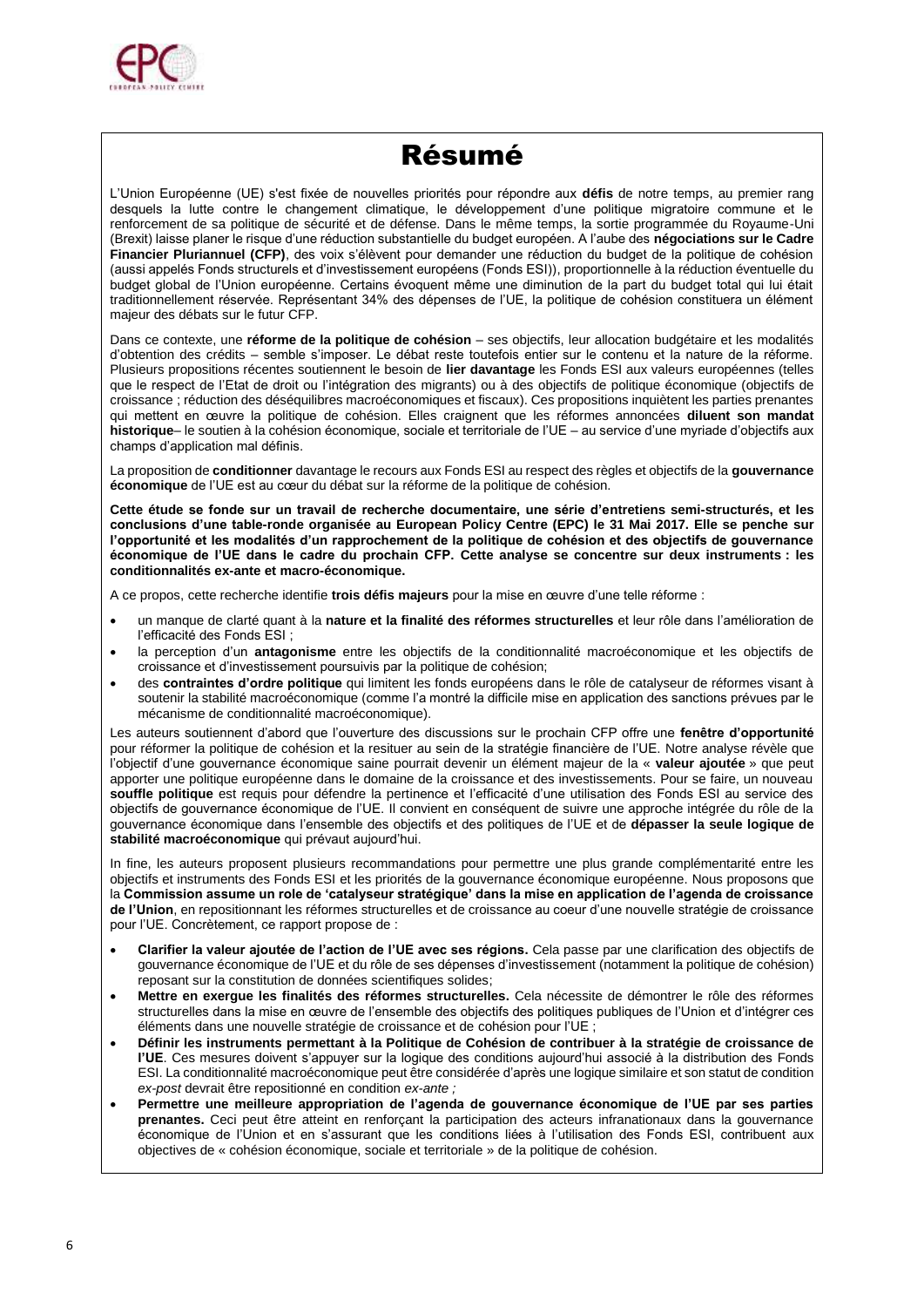

# 1 Introduction

The European Union (EU) is facing all-encompassing challenges that have the potential to undermine the future development of the EU project. They include migration, security, rising Euroscepticism or the fight against climate change. Each of them carry both significant financial and political implications.

To address these challenges, a growing number of voices call for a realignment of budget priorities at the European level. Ahead of the upcoming negotiations on the post-2020 Multiannual Financial Framework (MFF), some are calling for a reduction of the share of Cohesion Policy and other 'traditional' policies (such as the Common Agricultural Policy) in the EU's funding strategy. Furthermore, 27 member states need to prepare for the implications of Brexit on the EU budget in a context of heightened pressure for fiscal consolidation.<sup>1</sup>

Cohesion Policy currently comprises 34% of EU expenditure. As underscored in the European Commission's 2017 reflection paper on the future of EU finances,<sup>2</sup> Cohesion Policy – its objectives, conditionalities and budget allocation – will therefore be the subject of much debate.

Today, there is an **emergent consensus that Cohesion Policy after 2020 must reform** to respond to new demands and challenges. There is no agreement, however, on the nature of the changes to be made. Wide-ranging proposals are emerging concerning the reform of the European Structural and Investment (ESI) Funds to better support the implementation of Cohesion Policy objectives. Proposals include introducing stronger linkages between the rules governing the allocation of funds and the achievement of existing and additional EU objectives, such as economic convergence, macroeconomic stability, social inclusion, employment, skills, innovation, climate change, energy, and environmental transition.<sup>3</sup> CP is also known as one of the Union's most visible policy. It serves as a **key vehicle of European solidarity**. Cohesion Policy is hence seen as a possible vehicle for championing European values, such as subsidiarity, the integration of migrants, the respect to the rule of law and the safeguarding of fundamental values.

In this context, there is growing concern across the community in charge of implementing CP (thereafter referred to as the 'CP community') that CP reform could lead to even more responsibilities to shoulder. **Concerns about 'policy overload' and 'policy dilution'** are exacerbated by the difficulty of local and regional players to keep track of all the priorities to be met in the name of Cohesion Policy.<sup>4</sup>

A critical item of the debate on the future of CP is the **proposal to strengthen the link between the ESI Funds and economic governance objectives** agreed during the euro area crisis. The crisis revealed how the negative spill-over effects of fiscal and macroeconomic imbalances of some EU countries could affect the resilience of the Economic and Monetary Union (EMU). To prevent the spill-over effects and correct the imbalances, member states adopted a set of measures referred to as an 'enhanced economic governance system'.

Among them, **new pre-conditions for the 2014-2020 CP on the disbursement of ESI Funds (referred to as "conditionalities")** were agreed. They include macroeconomic conditionality (MEC) and ex-ante conditionalities (ExAC). ExAC enable the Commission to condition the disbursement of CP funds on the adoption of sound and specific action plans from member states and regions to prevent fiscal and

<sup>1</sup> Chomicz, Ewa (2017), "EU budget post-Brexit: confronting reality, exploring viable solutions", *EPC Discussion Paper,* European Policy Centre (EPC), Brussels.

<sup>&</sup>lt;sup>2</sup> European Commission (2017), "[Reflection Paper on the Future of EU Finances](https://ec.europa.eu/commission/sites/beta-political/files/reflection-paper-eu-finances_en.pdf)", Brussels.

<sup>3</sup> Ibid.

<sup>4</sup> European Parliament (2017), "[Building Blocks for a Future Cohesion Policy](http://www.europarl.europa.eu/RegData/etudes/STUD/2017/601974/IPOL_STU(2017)601974_EN.pdf) - First Reflections", Brussels.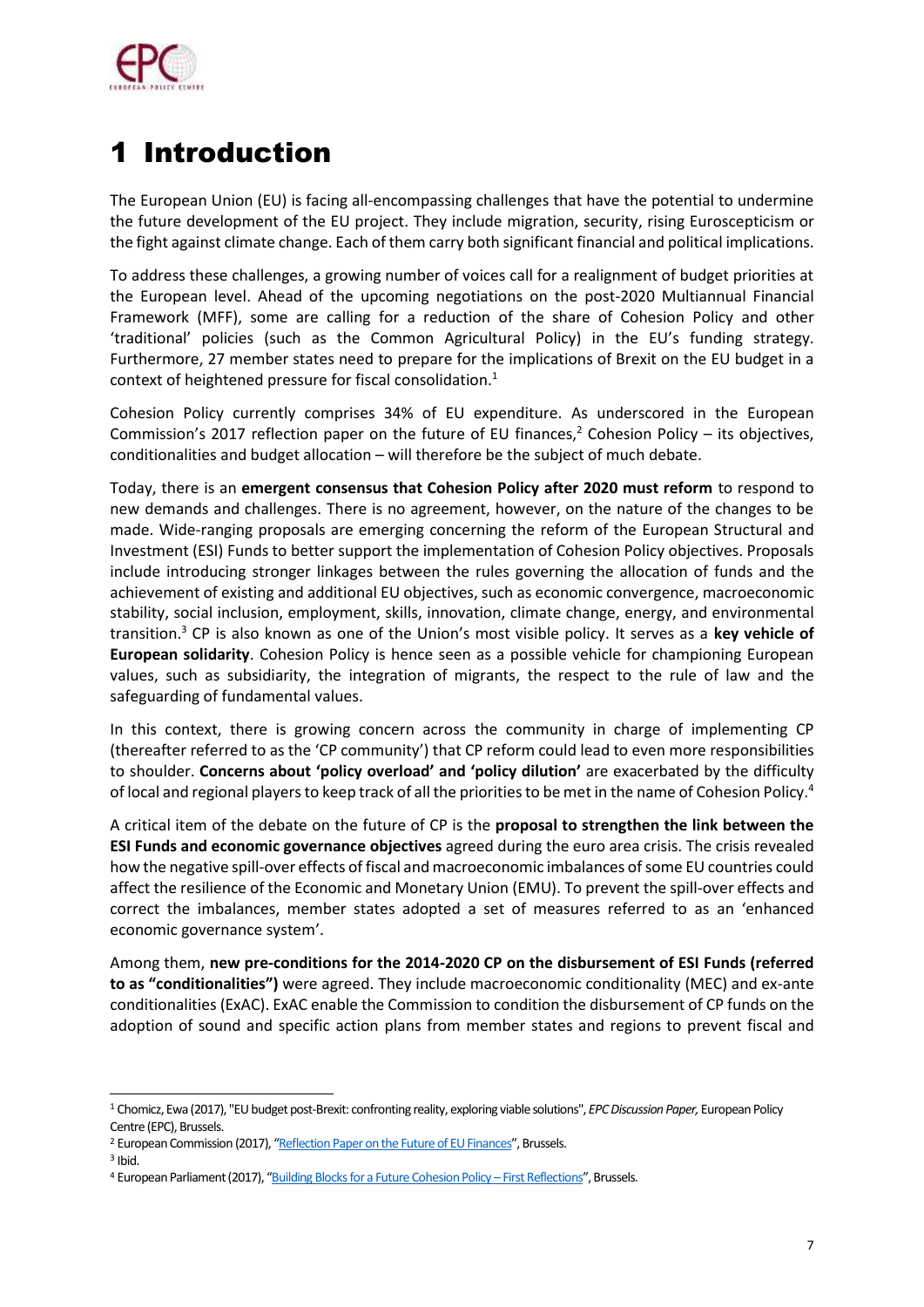

macroeconomic imbalances. The MEC mechanism entitles the Commission to reprogramme or suspend the disbursement of ESI Funds when macroeconomic imbalances need to be corrected.

The rationale for these reforms is two-fold: first, the new conditionalities on ESI funds were developed to incentivise countries to conduct the reforms deemed necessary to **prevent negative cross-border externalities**. Second, the new pre-conditions are set to **ensure the effective implementation of ESI Funds** – and their contribution to the EU's economic growth and investment objectives. By incentivising member states to maintain a sound economic environment, the new conditionalities should help spur a favourable climate for private and public investment.

In this study, we look at the **scope for strengthening the link between Cohesion Policy and the EU's economic governance objectives** in the context of the next Multiannual Financial Framework. We draw upon data gathered in the framework of the EPC workshop held on the 31 May 2017, desk research and a series of semi-structured interviews.

We first describe the genesis of Cohesion Policy and its progressive alignment with the goals of the Europe 2020 strategy. We then explore how the provisions introduced in the wake of the financial and economic crisis have further conditioned the access to EU funding to the fulfilment of new objectives linked to, for example, the macroeconomic environment and/or the governance capacity of the beneficiaries (section 2).

We then analyse the rationale for linking ESI Funds to the fulfilment of EU economic governance objectives and the implementation of structural reforms (SR). We also assess the effectiveness of new pre-conditions associated to the use of ESI Funds in delivering on intended outcomes (section 3).

We also present how CP stakeholders perceive these provisions. For this, we focus in this paper on the so-called **Cohesion Policy community, i.e. the managing authorities, regional and local players who are responsible for CP management and delivery**. We assess the scope for increasing the link between the use of ESI Funds and the fulfilment of EU's economic governance objectives (section 4).

We then propose a set of strategic and concrete recommendations as to how Cohesion Policy could be amended to strengthen its coherence with the EU's economic governance objectives (section 5).

Finally, we draw our concluding remarks (section 6).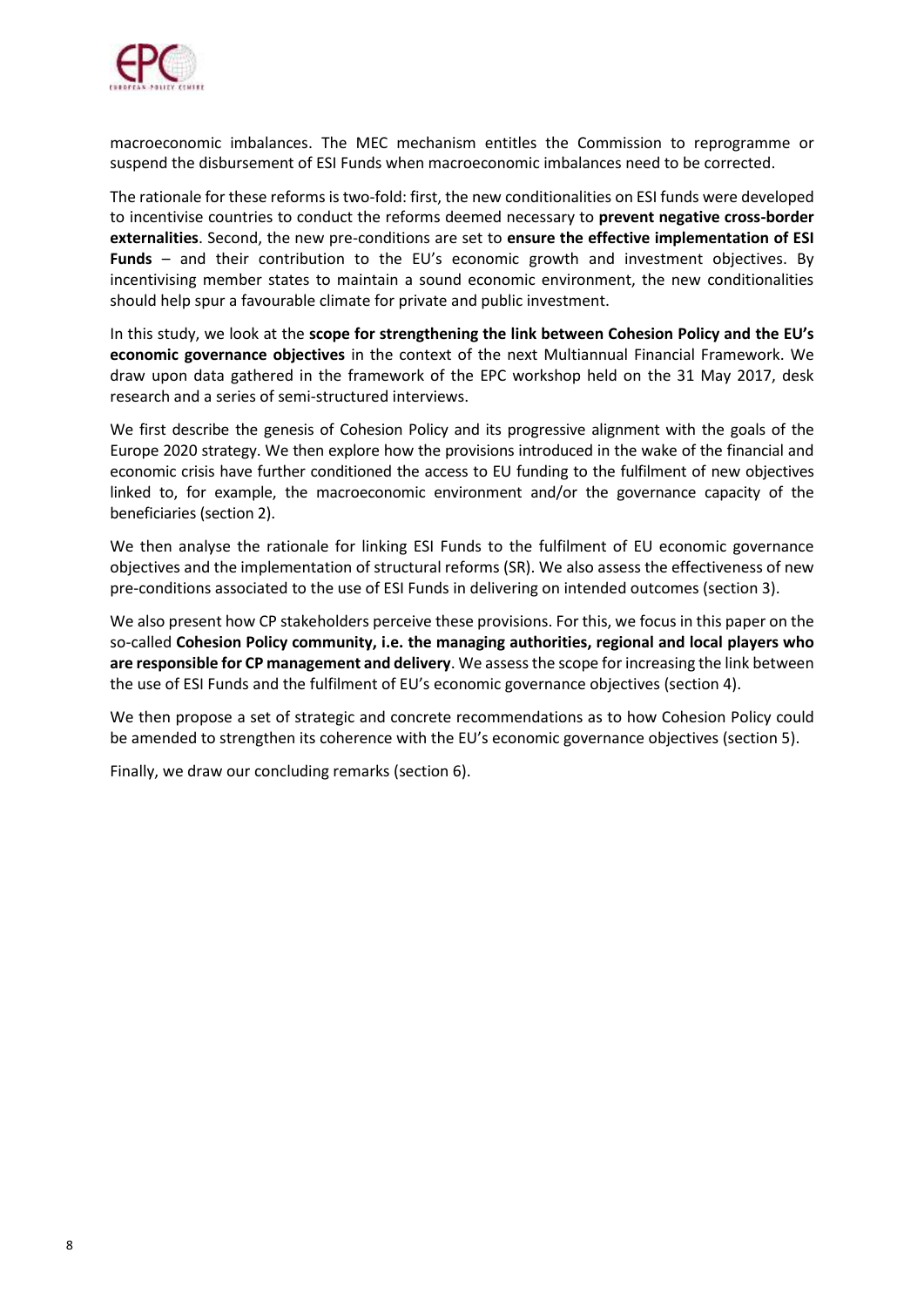

## 2 A retrospective: The evolution of ESI Funds

In this section, we review the initial objectives of the European structural and investment funds since their creation in the late 1980s and early 1990s. We then describe their incremental alignment with the two inter-related objectives of EU economic governance: preserving a stable macroeconomic environment and fostering growth and competitiveness.

## 2.1 The origins of Cohesion Policy

Cohesion Policy (CP) is the main instrument enabling the European Union to strengthen its "economic, social and territorial cohesion."<sup>5</sup> CP was introduced to counterbalance the negative externalities associated with single market integration. From the outset, Cohesion Policy entailed an important **solidarity dimension**. In the current programming period (2014-20), member states agreed that the main purpose of CP should be to help "reduce disparities between the levels of development of the EU's various regions by promoting economic growth, job creation and competitiveness."<sup>6</sup>

With EUR 351.8 billion set aside for the 2014-2020 programming period -a third of the EU budget -Cohesion Policy is also considered the Union's **primary investment tool**. Following a continuous increase of the share of the structural funds in the EU budget over successive programming periods, this trend has stalled in recent periods. This abatement reflected the budget constraints imposed by member states coupled with apparent concerns about the effectiveness of EU structural funds. In a move to rationalise the diverse use of EU funds, the EU structural funds were grouped under the heading of 'European Structural and Investment Funds' (ESIF) in the 2014-2020 programming period. They were also integrated under a common investment strategy,<sup>7</sup> called the Common Strategic Framework (CSF).

Cohesion Policy also serves a **communication purpose**. Through the funding of concrete projects, the EU intends to showcase its added value 'on the ground'. In the eyes of EU citizens, Cohesion Policy should serve as the 'face of the Union'.<sup>8</sup> Funds are granted based on Partnership Agreements (PAs) between the EU and member states and are implemented through Operational Programmes (OPs) by member states or regions. Accordingly, the solidarity, investment and communication purposes of Cohesion Policy are tied to thorough scrutiny regarding the spending priorities, the accountability and the benefits of the policy.

### 2.2 Alignment with the Europe 2020 strategy

In 2010, the Union adopted the **Europe 2020 strategy**, a growth strategy for the ensuing decade. The overarching goal was to make the EU a smart, sustainable and inclusive economy. These three mutually reinforcing priorities were intended to help the EU and its members reach high levels of **employment,** 

ł <sup>5</sup> Article 174 of the Treaty on the Functioning of the European Union (TFEU).

<sup>6</sup> Council of the European Union (2013), "Council adopts cohesion policy package for 2014-2020", [Press release,](http://www.consilium.europa.eu/uedocs/cms_data/docs/pressdata/EN/genaff/140106.pdf) Brussels.

<sup>7</sup> Jointly managed by the European Commission and the EU countries, ESIF includes: (i) *European regional development fund (ERDF),*which promotes balanced development in the different regions of the EU; (ii) *European social fund (ESF),*which supports employment-related projects and invests in Europe's human capital; (iii) *Cohesion Fund (CF),*which funds transport and environment projects in countries where the gross national income (GNI) per inhabitant is less than 90% of the EU average;(iv) *European agricultural fund for rural development (EAFRD),*which focuses on particular challenges facing EU's rural areas; and (v) *European maritime and fisheries fund (EMFF),*which helps coastal communities adopt sustainable practices and diversify their economies.

<sup>8</sup> A recent Eurobarometer indicated that over a third of respondents – and above half of those based in net beneficiary member states of the Policy – had heard of EU co-financed projects. See European Commission (2017), "Citizens' awareness and perceptions of EU regional policy", Flash Eurobarometer 452, report, Brussels.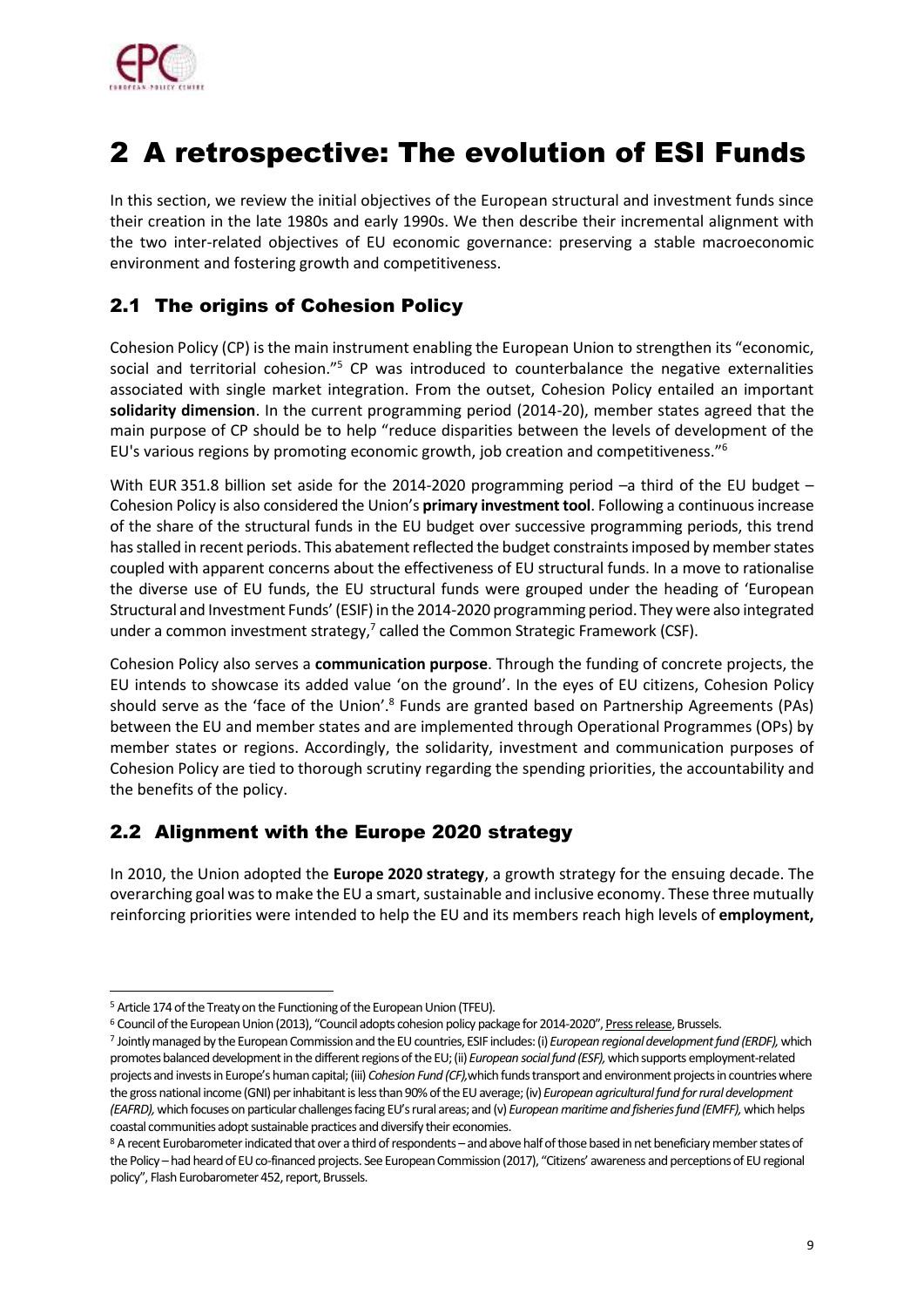

**productivity and cohesion**. Concretely, the Union set ambitious objectives in five areas – employment, innovation, education, social inclusion and climate/energy – to be reached by 2020.<sup>9</sup>

The Common Strategic Framework translates the objectives of the Europe 2020 Strategy into workable actions to be supported by the ESI Funds. For the 2014-2020 programming period, **eleven thematic objectives**<sup>10</sup> were developed in line with the five objectives of the Europe 2020 strategy. These mores specific objectives were conceived to help regions and member states propose concrete projects that were consistent with the overall priorities of the strategy.

This constituted a first attempt to **align the strategy (Europe 2020) and the tools (ESIF) of the European Union's economic policy**.

### 2.3 Contribution to macroeconomic surveillance

#### *2.3.1 EU economic governance framework*

In the wake of the financial and economic crisis, the EU's focus on achieving the objectives set out by the Europe 2020 Growth Strategy was gradually supplemented by the imperative to strengthen the rules governing macroeconomic surveillance in the EMU.

As a result, new, additional objectives were attributed to the distribution of ESI Funds.

In 2010, to strengthen the monitoring of fiscal and macroeconomic imbalances observed in the EMU, the *European Semester* process was introduced. According to this new framework, each member state must present annually to the European Commission its *National Reform Programme (NRP)* and a threeyear budget plan.<sup>11</sup> Each programme details the specific policies each country will implement to pursue its growth objectives and prevent macroeconomic imbalances. Countries must also present concrete plans to comply with the fiscal rules of the *Stability and Growth Pact* and the *Country Specific Recommendations* (CSRs) formulated by the Commission in the NRPs.

With the adoption of the Common Provisions Regulation (CPR) in December 2013, the allocation of the ESI Funds was **further aligned with the EU's economic governance objectives**. <sup>12</sup> The aim was to push for the implementation of structural reforms to foster a sound macroeconomic and fiscal environment in each member state.

<sup>11</sup> The National Reform Programme is called Stability (for euro area countries) or Convergence (for non-euro area countries) Programme.

<sup>9</sup> These objectives include: (1) 75% of the 20-64 year olds to be employed; (2) 3% of the EU's GDP to be invested in R&D; (3) addressing climate change and energy sustainability while aiming to diminish greenhouse gas emissions by 20%, increasing the share of renewables as well as energy efficiency to 20%; (4) investing in education while bringing the rates of early school leaving below 10% and having at least 40% of 30-34 year olds completing third level education; (5) fighting poverty and social exclusion while lifting at least 20 million people out of risk of poverty or social exclusion. Most member state have adopted their own national targets in each of these areas.

<sup>&</sup>lt;sup>10</sup> The eleven objectives are: (1) strengthening research, technological development and innovation; (2) enhancing access to, and use and quality of, ICT; (3) enhancing the competitiveness of SMEs, of the agricultural sector (for the EAFRD) and of the fishery and aquaculture sector (for the EMFF); (4) supporting the shift towards a low-carbon economy in all sectors; (5) promoting climate change adaptation, risk prevention and management; (6) preserving and protecting the environment and promoting resource efficiency; (7) promoting sustainable transport and removing bottlenecks in key network infrastructures; (8) promoting sustainable and quality employment and supporting labour mobility; (9) promoting social inclusion, combating poverty and any discrimination; (10) investing in education, training and vocational training for skills and lifelong learning; (11) enhancing institutional capacity of public authorities and stakeholders and efficient public administration.

<sup>12</sup> [Common Provisions Regulations](http://eur-lex.europa.eu/legal-content/EN/TXT/PDF/?uri=CELEX:32013R1303&from=EN)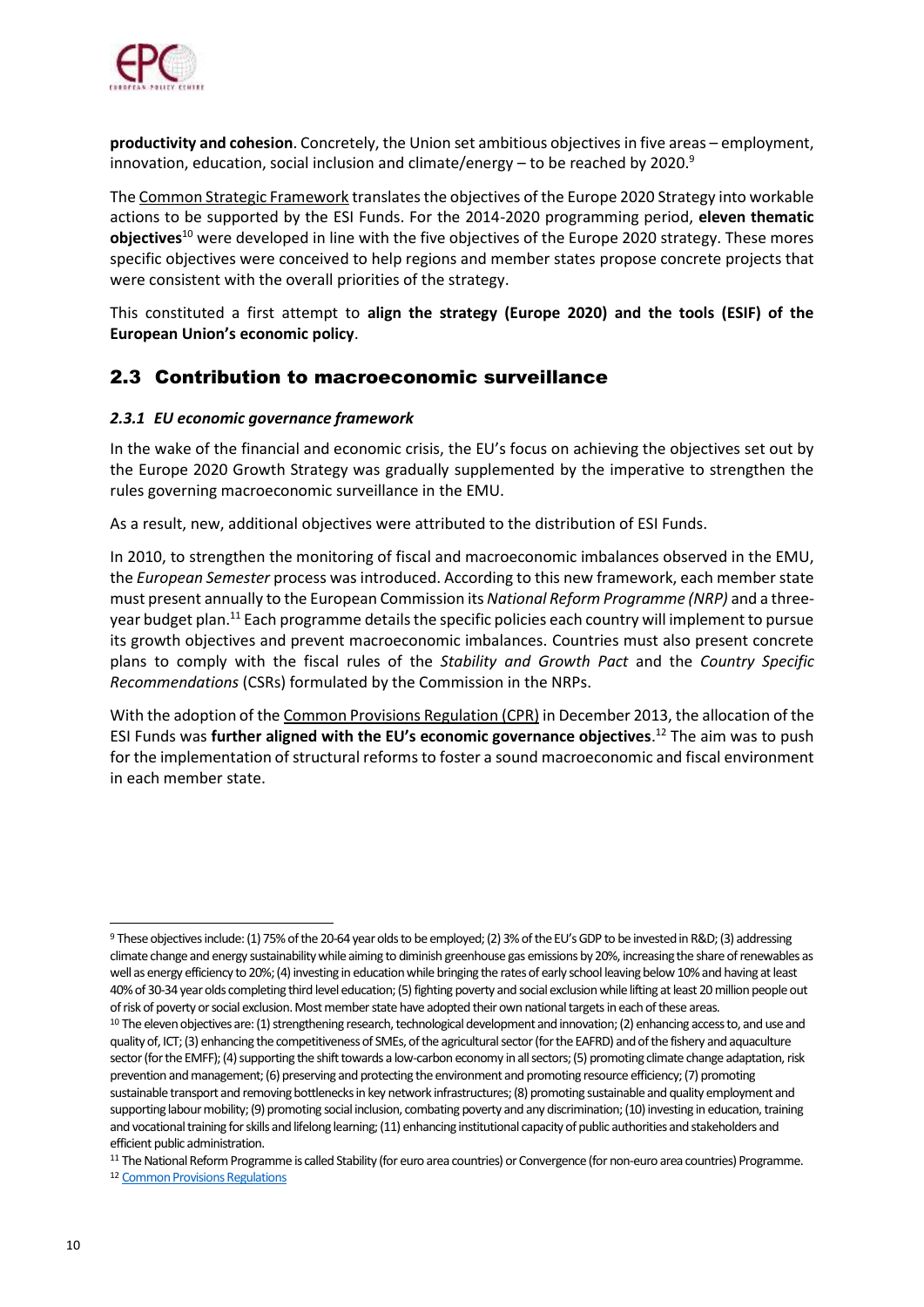

ł

The link between ESI Funds and the EU's economic governance objective was strengthened through the introduction of **new procedures**. Today, the five ESI Funds<sup>13</sup> are linked to economic governance procedures – including CSRs, relevant Council recommendations, or memoranda of understanding (in the case of member states under financial assistance). In addition, the CPR equipped the European Commission with **additional instruments**, including (i) a set of *ex-ante* conditionalities and (ii) a strengthened macroeconomic conditionality.

### *2.3.2 Ex-ante conditionalities*

Broadly speaking, the ex-ante conditionalities on ESI Funds<sup>14</sup> can be viewed as **incentive mechanisms** to ensure that the necessary conditions for the effective and efficient use of ESI Funds are in place. The ex-ante conditionalities are based on the CSRs and several thematic objectives set in the context of the 2014-2020 programming period. It also follows the logic that in lower income regions and countries, EU support to investment has to produce not only higher growth rates but also a '**transformative**  effect', i.e. signs of development that will facilitate growth with less external support at a later stage.<sup>15</sup>

Accordingly, the use of ExAC covers a wide **structural reform agenda**<sup>16</sup> which notably focuses on three types of conditions linked to:

- *policy and strategic frameworks* to ensure that the strategic documents at national and regional level which underpin ESI Funds investments are of high quality and in line with standards commonly agreed by member states at EU level;
- *regulatory frameworks* to ensure that implementation of operations co-financed by ESI Funds complies with the EU acquis;
- **•** *institutional and administrative capacity* to guarantee the sound management of the Funds.<sup>17</sup>

The European Commission was also entitled with the right to introduce **reprogramming requests** in case a country fails to implement the CSRs and/or thematic objectives set out in programmes.

<sup>15</sup> Andor, László (2017), "Cohesion and Conditionality in the EU", Progressive Economy blog,

<sup>&</sup>lt;sup>13</sup> The European structural and investment funds were initially created to fulfil specific purposes:

<sup>•</sup> the European regional development fund (ERDF) promotes a balance development of all European regions of the EU;

<sup>•</sup> the European social fund (ESF) supports employment-related projects and invests in Europe's human capital;

<sup>•</sup> the Cohesion Fund (CF) supports transport and environment projects in countries where the gross national income per inhabitant is less than 90% of the EU average;

<sup>•</sup> the European agricultural fund for rural development (EAFRD) focuses on challenges facing EU's rural areas;

<sup>•</sup> the European maritime and fisheries fund (EMFF) helps coastal communities adopt sustainable practices and diversify their economies.

<sup>14</sup> There are currently 48 ExAC established in the legislative framework of the ESI Funds. This notably includes:

<sup>• 7 &#</sup>x27;general ExAC' are linked to horizontal aspects of programme implementation and are applicable to all ESI Funds;

<sup>• 29 &#</sup>x27;thematic ExAC' set sector-specific conditions for investment co-financed by the European Regional Development Fund (ERDF), the European Social Fund (ESF) and the Cohesion Fund (CF);

<sup>• 12 &#</sup>x27;fund-specific ExAC' are directly linked to a fund in particular: 8 are linked to the European Agricultural Fund for Rural Development (EAFRD) and 4 to the European Maritime and Fisheries Fund (EMF).

An overview of the content of ExAC is provided in Annex 1 of European Commission (2017), "The Value Added of Ex ante Conditionalities in the European Structural and Investment Funds", [Commission Staff Working Document,](http://ec.europa.eu/regional_policy/sources/docgener/studies/pdf/value_added_exac_esif_en.pdf) Brussels.

<http://www.progressiveeconomy.eu/sites/default/files/LA-cohesion-final.pdf>

<sup>&</sup>lt;sup>16</sup> European Commission (2017), "The Value Added of Ex ante Conditionalities".

<sup>&</sup>lt;sup>17</sup> Hamza C, Jeffrey P, Vincze M and Wihlborg M (2016), "The implementation of the provisions in relation to the ex-ante conditionalities during the programming phase of the European Structural and Investment (ESI) Funds", Final report to the European Commission (DG REGIO), Metis with ICF International, Vienna.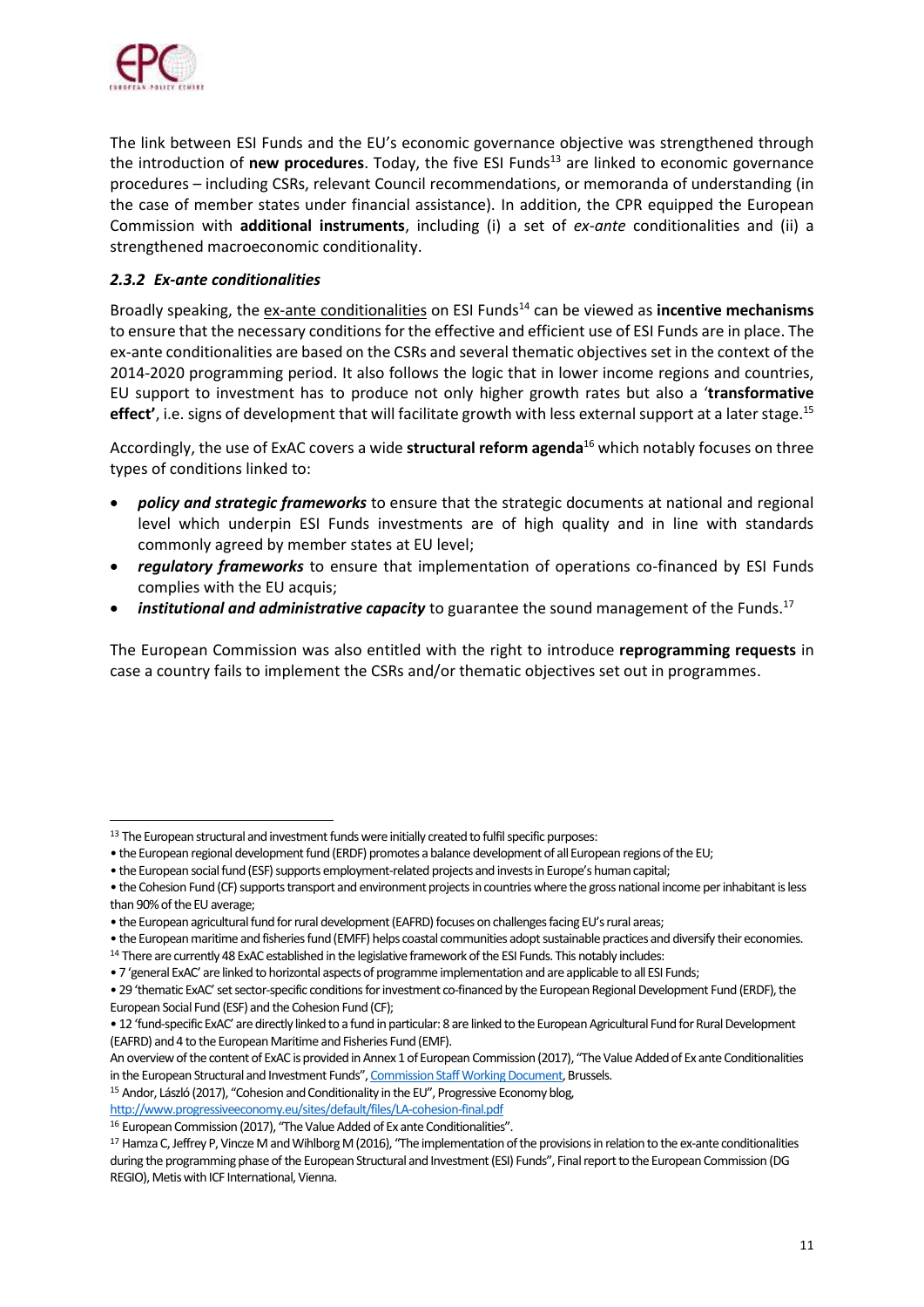

#### *2.3.3 Macroeconomic conditionality*

The mechanism of macroeconomic conditionality is composed of two strands. The **preventive and the corrective arm**<sup>18</sup> serve different purposes:

- On the one hand, the 'preventive arm' of MEC allows the Commission to request a member state to re-programme part of its funding when this is deemed necessary to maximise the "**growth and competitiveness impact" of the Funds.** It also gives the possibility to the Commission to consider a suspension of payments when member states fail to address its reprogramming request.<sup>19</sup>
- On the other hand, the 'corrective arm' of MEC requests the Commission to propose a suspension of funding when it is deemed necessary to **correct imbalances** identified in the context of EU economic governance procedures. This includes the Excessive Deficit Procedure (EDP), the Macroeconomic Imbalances Procedure (MIP) as well as other macro-economic adjustment programmes.

#### \*\*\*\*\*\*\*\*\*\*\*\*\*\*\*\*\*\*\*\*\*\*\*\*\*\*\*\*\*\*\*\*\*\*\*\*\*\*\*\*\*

ESI Funds have been subject to an **increasing number of objectives over time**. Beyond the objectives of economic, social and territorial cohesion set out in the Treaties, the Funds have been linked to Cohesion Policy's eleven thematic objectives and to the Europe 2020 strategy. More recently, the financial and economic crisis has led to an increasing focus on the role that ESI Funds should play in helping to safeguard a sound macroeconomic environment for the EMU.

It is the **connection between the two, inter-connected aims of growth and stability**, which has given rise to the assumption that ESI Funds can and should be further integrated in the enhanced economic governance system developed during the euro area crisis.

However, as alluded to in the introduction, the increasing number of objectives associated to the use of ESI Funds has created a feeling of 'policy overload' or '**policy dilution'** among the CP community, notably with regard to its ability to pursue its solidarity function. Our consultations reveal that this evolution has made the management and monitoring of Cohesion Policy ever more complicated. This also contrasts with the Commission's simplification agenda for the 2014-2020 MFF.<sup>20</sup>

Against that background, the next section draws a first assessment of the **effectiveness** of the ex-ante and macroeconomic conditionalities in delivering on the two above-mentioned objectives and at what role the concerns of the CP community have played in the implementation of this agenda.

[http://ec.europa.eu/budget/news/article\\_en.cfm?id=201202080936](http://ec.europa.eu/budget/news/article_en.cfm?id=201202080936)

<sup>&</sup>lt;sup>18</sup> European Parliament (2014), 'The European Structural and Investment Funds and sound economic governance: guidelines for the implementation of Article 23 of the Common Provisions

Regulation", Briefing, Brussels. [http://www.europarl.europa.eu/RegData/etudes/BRIE/2015/529088/IPOL\\_BRI\(2014\)529088\\_EN.pdf](http://www.europarl.europa.eu/RegData/etudes/BRIE/2015/529088/IPOL_BRI(2014)529088_EN.pdf) <sup>19</sup> European Commission (2014), "[Guidelines](http://eur-lex.europa.eu/legal-content/EN/TXT/?uri=celex%3A52014DC0494) on the application of the measures linking effectiveness of the European Structural and Investment Funds to sound economic governance according to Article 23 of Regulation (EU) 1303/2013", Brussels. <sup>20</sup> European Commission (2012), "A simplification agenda for the 2014-2020 MFF", Brussels,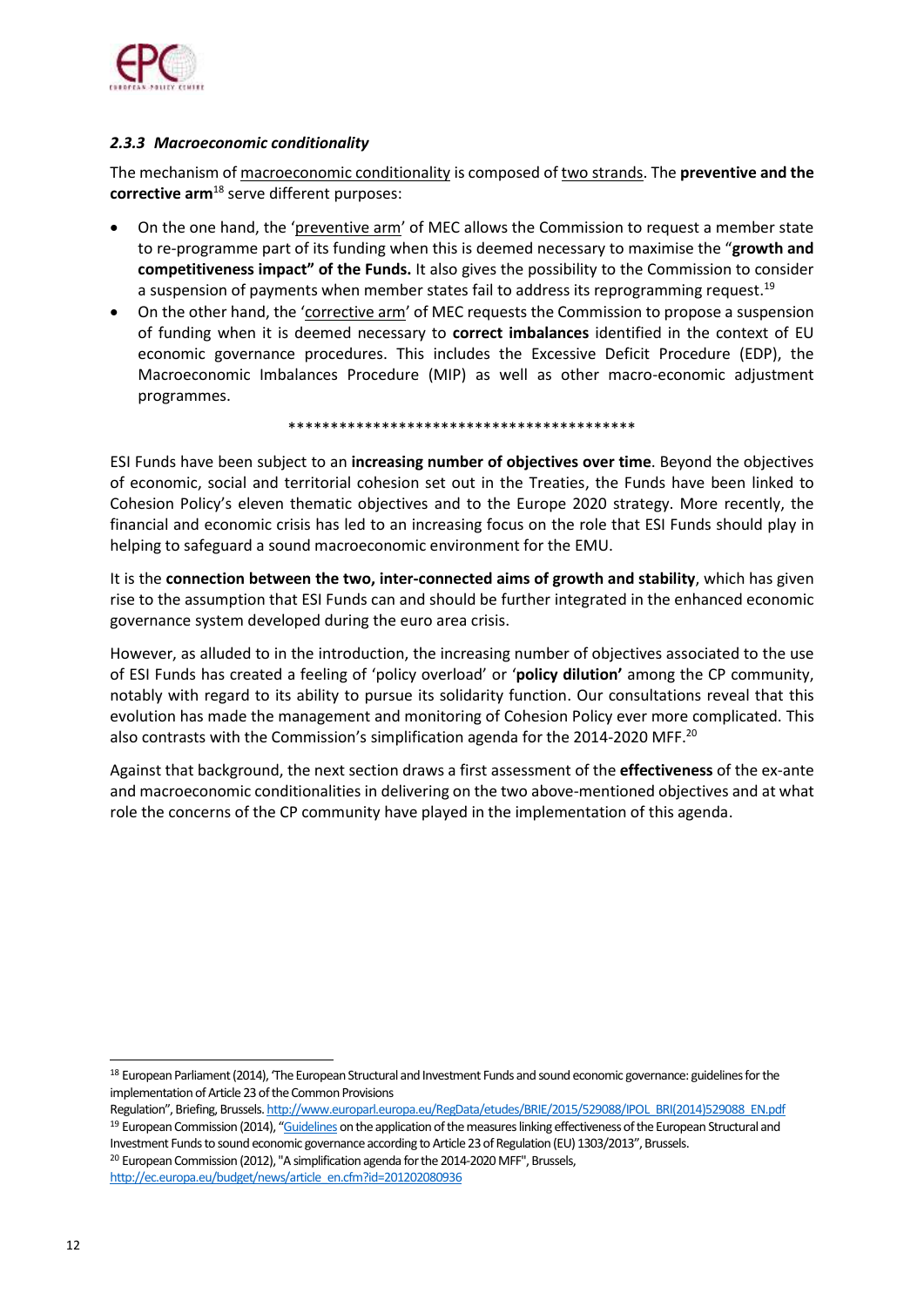

## 3 The impact of conditionalities on ESI Funds

In this section, we attempt to review the extent to which the introduction of (i) ex-ante conditionalities and (ii) macroeconomic conditionality has helped achieve the two aims identified in the previous section: (i) fostering growth and investment; and (ii) reducing fiscal and macroeconomic imbalances.

The contribution of ESI Funds to the EU's economic governance objectives is a sweeping issue that could be explored in several different ways and through a variety of analytical tools. Two caveats also that prevent us from addressing this issue in more depth:

- **Hindsight**: First, we do not have enough hindsight. The Common Provisions Regulation (CPR) on ESI Funds was adopted in December 2013. It is too early to report conclusively on the role and merits of making ESI Funds conditional on structural reforms and macroeconomic performance, whose effects usually manifest themselves in the medium to long-term.
- **Segmentation**: Growth and macroeconomic stability are complex processes that build on many factors beyond the role of ESI Funds. Other factors, such as framework conditions or alternative sources of public and private investment, can play an important role in achieving these objectives. Distinguishing and quantifying the net contribution of each factor to single that of ESIF conditionalities is a task beyond the scope of this paper.

Against this backdrop, this section focuses on highlighting some **emerging findings available to date** about the role that conditionality on structural reforms and macroeconomic criteria has played in strengthening the contribution of ESI Funds to the EU's economic governance objectives.

Given the imminent start of the negotiations on the post-2020 funding strategy, this section draws attention to the **political economy of these reforms** by looking both at the position of net contributors to the EU budget among member states and at the views of the wider CP community.

## 3.1 Ex-ante conditionality

ł

We assess below the role played by two ExAC in setting incentives for the enactment of a sound business environment. Given the limited scope of this paper, we concentrate on the role played by ExAC in creating an impetus to deliver the implementation of reforms linked to two objectives: **investing in growth-oriented innovation**; and **building administrative capacity**.

### *3.1.1 Investing in growth-oriented innovation*

As part of its 'Europe 2020' strategy, the EU has been encouraging regions to develop *Smart Specialisation Strategies***(S3)**since the beginning of this programming period. The aim is to direct their investment efforts towards growth-oriented innovation. As such, it appears as "a valuable tool to tackle the innovation gap, and boost jobs and growth in Europe."<sup>21</sup>

Introduced as an ex-ante conditionality in the 2014-2020 programming period of Cohesion Policy, the development of smart specialisation strategies is currently a prerequisite to receive funding from the European Regional Development Fund (ERDF).

Linking the development of S3 to the allocation of ERDF funding has **improved the quality of the implementation of these strategies** across Europe. According to a 2017 study on the value of ExAC in

<sup>&</sup>lt;sup>21</sup> European Parliament (2016), "Report on Cohesion Policy and Innovation Strategies for Smart Specialisation" (RIS3), Brussels, [http://www.europarl.europa.eu/sides/getDoc.do?pubRef=-%2F%2FEP%2F%2FTEXT%2BREPORT%2BA8-2016-](http://www.europarl.europa.eu/sides/getDoc.do?pubRef=-%2F%2FEP%2F%2FTEXT%2BREPORT%2BA8-2016-0159%2B0%2BDOC%2BXML%2BV0%2F%2FEN&language=LT) [0159%2B0%2BDOC%2BXML%2BV0%2F%2FEN&language=LT](http://www.europarl.europa.eu/sides/getDoc.do?pubRef=-%2F%2FEP%2F%2FTEXT%2BREPORT%2BA8-2016-0159%2B0%2BDOC%2BXML%2BV0%2F%2FEN&language=LT)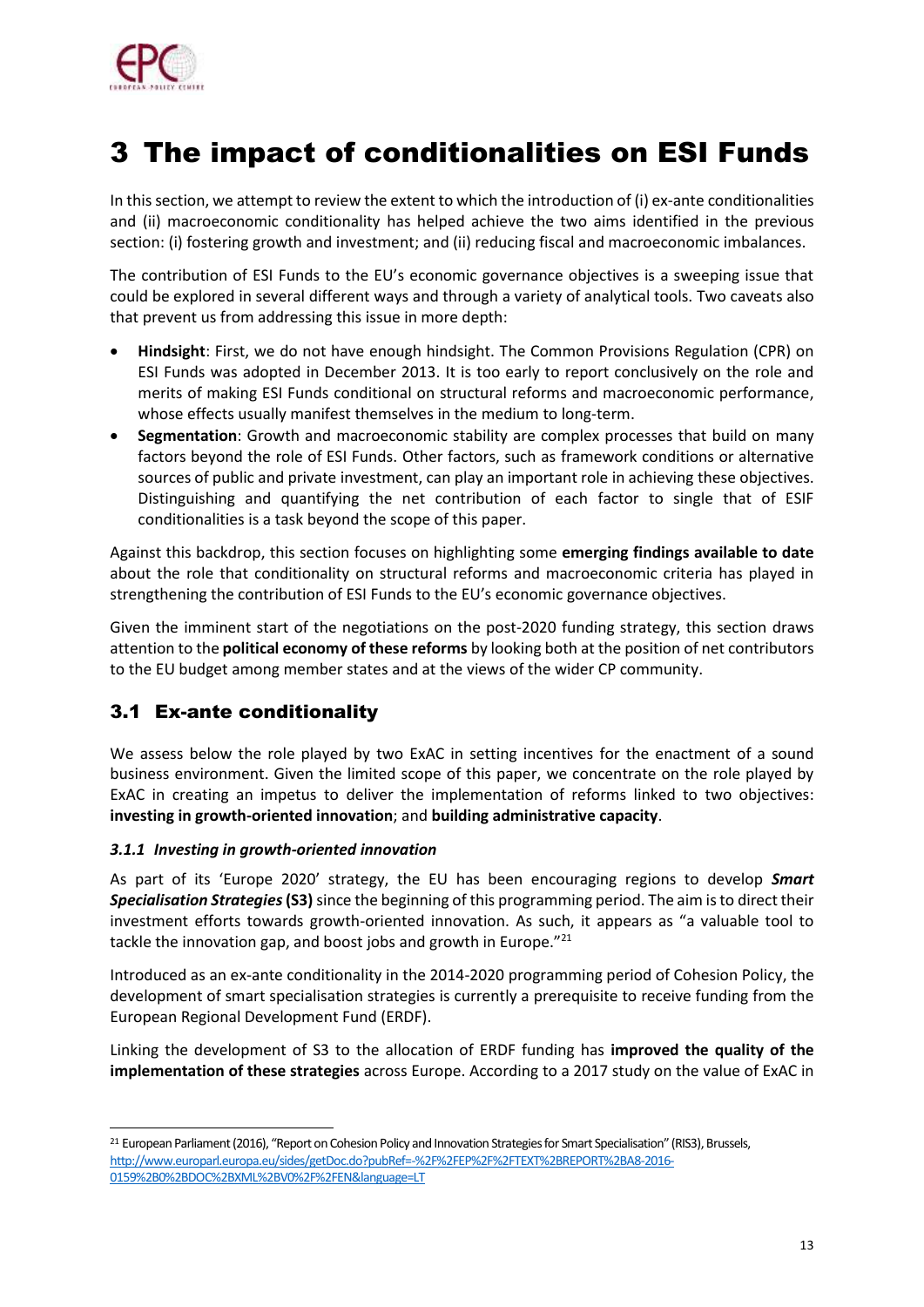

the ESIF,<sup>22</sup> the Commission sets out several concrete examples where ExAC is said to have incentivised the implementation of S3: In Mecklenburg-Vorpommern (Germany), the ExAC gave the region an impetus to increase the involvement of relevant stakeholders in its existing innovation strategy. ExACs also allegedly helped improve the mechanisms for monitoring technological development and innovation as well as investments in research in Italy, Lithuania, Malta, the Netherlands and Poland.

Other studies show that S3 has also helped boost the effectiveness of the ESI Fundsin a more structural way. A recent Staff Working Document by the European Commission provides evidence that S3 has positively impacted " the governance and […] the behaviour of the stakeholders in the innovation systems." <sup>23</sup> The European Parliament noted that S3 have helped **prioritise investments supported by the ESIF.** <sup>24</sup> Although results are unequal across the EU's territories, it shows that conditionalities on the allocation of ESI Funds can impact positively both the EU's economic governance objectives and the effectiveness of EU funds.

These developments indicate that EU *requirements* (or conditions) can be received positively when these take the form of a more **'transformative' effect.** Equally, the 'formative' approach pursued by ExAC in policies such as S3 could also be seen as a way to support the CP's mandate of fostering economic and social convergence across the continent.

Acknowledging that the policy is still in its infancy, any further developments should continue to build evidence concerning how S3 is incentivising reform of regional and national research and innovation systems. However, to also fully champion CP's objective of reducing disparities between regions, the Policy should also consider the territorial impact assessment of strategies such as S3 – notably regarding the **agglomeration rationale** that it allegedly favours.<sup>25</sup>

### *3.1.2 Building administrative capacity*

Administrative and institutional shortfalls are often identified as a major obstacle to the delivery of structural reforms in countries, especially those struggling with the consequences of the economic crisis.<sup>26</sup>

Nevertheless, **evidence on the effectiveness of ex-ante conditionality in supporting the modernisation of public administration remains mixed**. An EPC case study found that the level of policy changes triggered by the ESI Funds is rather low.<sup>27</sup>

On the other hand, evidence from some EU countries suggests that ex-ante conditionalities (ExAC) on **ESI Funds can incentivise public administration reform**. <sup>28</sup> Examples include building the policy-making capacity of civil servants or boosting the development of government information systems in Estonia. In Portugal, the ExAC on "institutional capacity and efficient public administration" seems to have played a role in the design of a new vocational training system as part of the government plan to modernise its public administration.<sup>29</sup> According to the Commission, ex-ante conditionalities have also

[http://www.europarl.europa.eu/RegData/etudes/STUD/2016/572696/IPOL\\_STU\(2016\)572696\\_EN.pdf](http://www.europarl.europa.eu/RegData/etudes/STUD/2016/572696/IPOL_STU(2016)572696_EN.pdf) <sup>27</sup> Ibid.

ł <sup>22</sup> European Commission (2017), "The Value Added of Ex ante Conditionalities in the European Structural and Investment Funds".

<sup>&</sup>lt;sup>23</sup> European Commission (2017), "Strengthening Innovation in Europe's Regions: Towards resilient, inclusive and sustainable growth at territorial level", Commission Staff Working Document, Brussels, [http://eur-lex.europa.eu/legal](http://eur-lex.europa.eu/legal-content/EN/TXT/PDF/?uri=CELEX:52017SC0264&from=EN)[content/EN/TXT/PDF/?uri=CELEX:52017SC0264&from=EN](http://eur-lex.europa.eu/legal-content/EN/TXT/PDF/?uri=CELEX:52017SC0264&from=EN)

<sup>24</sup> Ibid.

<sup>&</sup>lt;sup>25</sup> See Hunter, Alison (2017), "Smart Specialisation: championing the EU's economic growth and investment agenda?", EPC Commentary, European Policy Centre, Brussels[. http://www.epc.eu/pub\\_details.php?cat\\_id=4&pub\\_id=7861.](http://www.epc.eu/pub_details.php?cat_id=4&pub_id=7861) It could also be argued that this effect could run against the original CP objective of counterbalancing the negative externalities associated with single market integration. <sup>26</sup> European Parliament (2016), "Public Sector Reform: How the EU budget is used to encourage it", Brussels:

<sup>28</sup> European Commission (2017), "The Value Added".

<sup>29</sup> Ibid.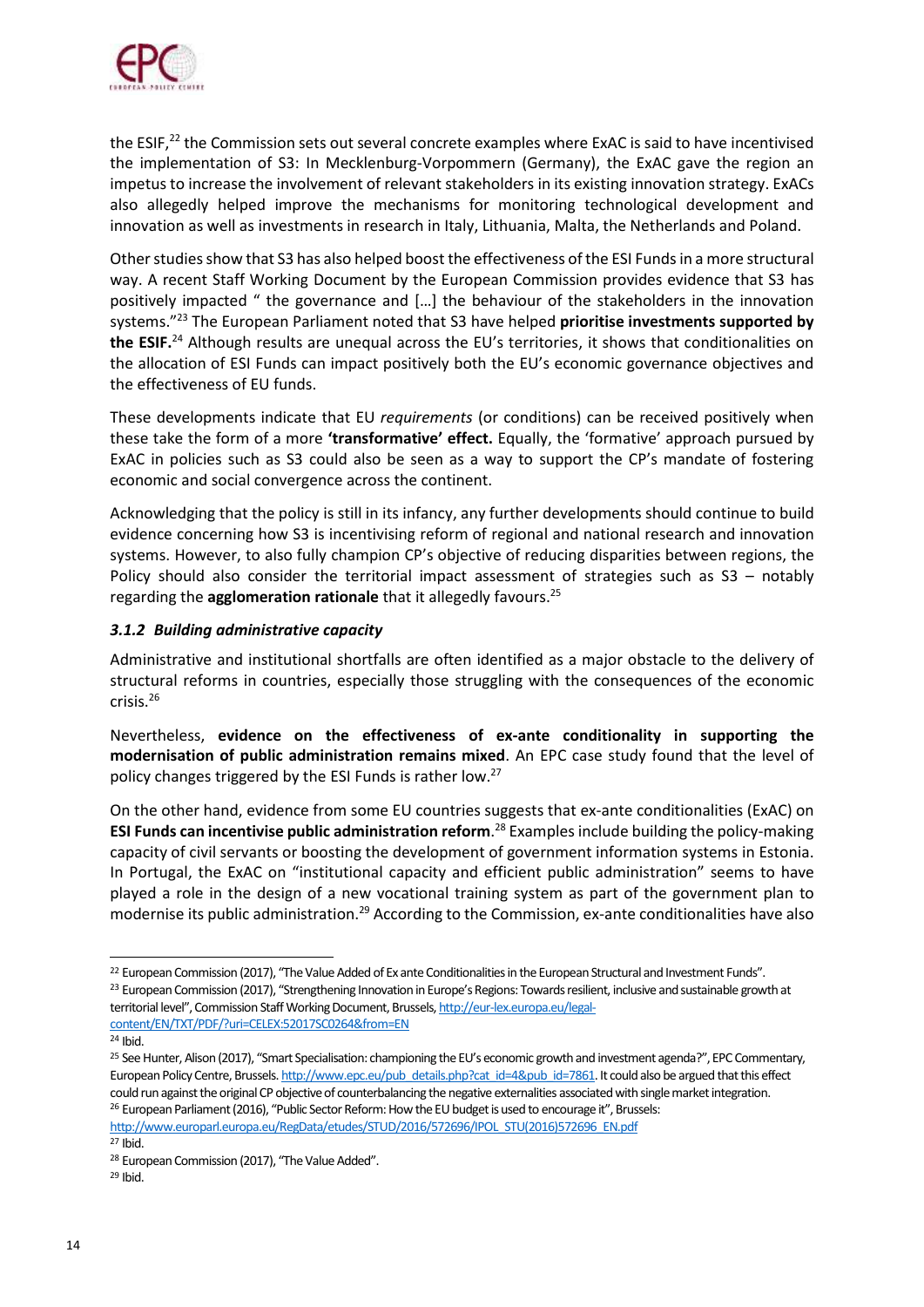

encouraged a stronger self-assessment component in the financial management of CP programmes by member states and regions.

The Council acknowledged the transformative effect of ex-ante conditionalities when it mentioned them as a **positive "facilitator**" <sup>30</sup> in the planning and set-up of structures supporting the implementation of Cohesion Policy. This shows that ex-ante conditionalities can incentivise member states and regions in conducting structural and growth-enhancing reforms, such as those identified in the CSRs.

Moving forward, the priority is to **gather further evidence** on the nature and size of the interactions between ExAC conditionality and the strengthening of administrative capacity. More specifically, there is a need to better understand the trade-offs at stake and to compare the costs of the measures in terms of financial and human resources against the benefits achieved. In addition, there is a need for the EU to ensure that its support fully considers of the uneven playing field which exists between EU regions regarding administrative capacity. In the absence of a **tailored approach**, <sup>31</sup> there is indeed a risk that ESI Funds would be drifted away from the regions which need it the most.

\*\*\*\*\*\*\*\*\*\*\*\*\*\*\*\*\*\*\*\*\*\*\*\*\*\*\*\*\*\*\*\*\*\*\*\*\*\*\*\*\*

This section has shown that ExAC can help the EU deliver on its structural and growth-enhancing reform agenda. Through ExAC, ESI Funds can represent an incentive to improve the investment environment across the EU. The transformative approach of ExAC can also play a positive role in fostering public administrations reforms and hence help boost the capabilities of some EU regions and countries.

These developments confirm emerging findings about the positive role played by ExAC on the implementation of Country Specific Recommendations<sup>32</sup> and first assessments that "had it not been *for ExAC, reforms and changes might not have happened or they might have happened at a much slower pace."* 33

However, our findings also confirm the Commission's view that "*a lasting positive effect of these achievements depends on the* **ownership by the Member States and regions** *in carrying out the changes kick-started by the ExAc*."

Ownership of the EU's economic objectives is a major issue that may determine the success of the conditionality agenda. This is also evident in the implementation of the macroeconomic conditionality (MEC).

### 3.2 Macroeconomic conditionality

As previous sections have shown, there is much debate as to what is and what should be the exact purpose of MEC in (i) fostering growth and investment and (ii) incentivising member states to reduce fiscal and macroeconomic imbalances. This section looks at the role that MEC has played in delivering on its objectives of (i) enhancing macroeconomic and fiscal surveillance; and (ii) improving the investment environment.

[http://ec.europa.eu/regional\\_policy/sources/policy/how/studies\\_integration/impl\\_exante\\_esif\\_report\\_en.pdf](http://ec.europa.eu/regional_policy/sources/policy/how/studies_integration/impl_exante_esif_report_en.pdf)

<sup>&</sup>lt;sup>30</sup> Council of the European Union (2016), "Conclusions on results and new elements of cohesion policy and the European structural investment funds", Brussels.

<sup>31</sup> Barca, Fabrizio (2017) The European Union's Great Opportunity. Keynote speech at the 7th Cohesion Forum (EU cohesionpolicy, a forward-looking perspective), 26-27 June, Brussels[, http://www.fabriziobarca.it/Files/Barca-Bruxelles-27-giugno.pdf](http://www.fabriziobarca.it/Files/Barca-Bruxelles-27-giugno.pdf)

<sup>32</sup> A a useful review of the support of the ESI Funds to the implementation of CSRs and to structural reforms in Member States is provided in European Commission (2016), "The implementation of the provisions in relation to the ex-ante conditionalities during the programming phase of the European Structural and Investment (ESI) Funds", Brussels,

<sup>33</sup> European Commission (2017), "The Value Added".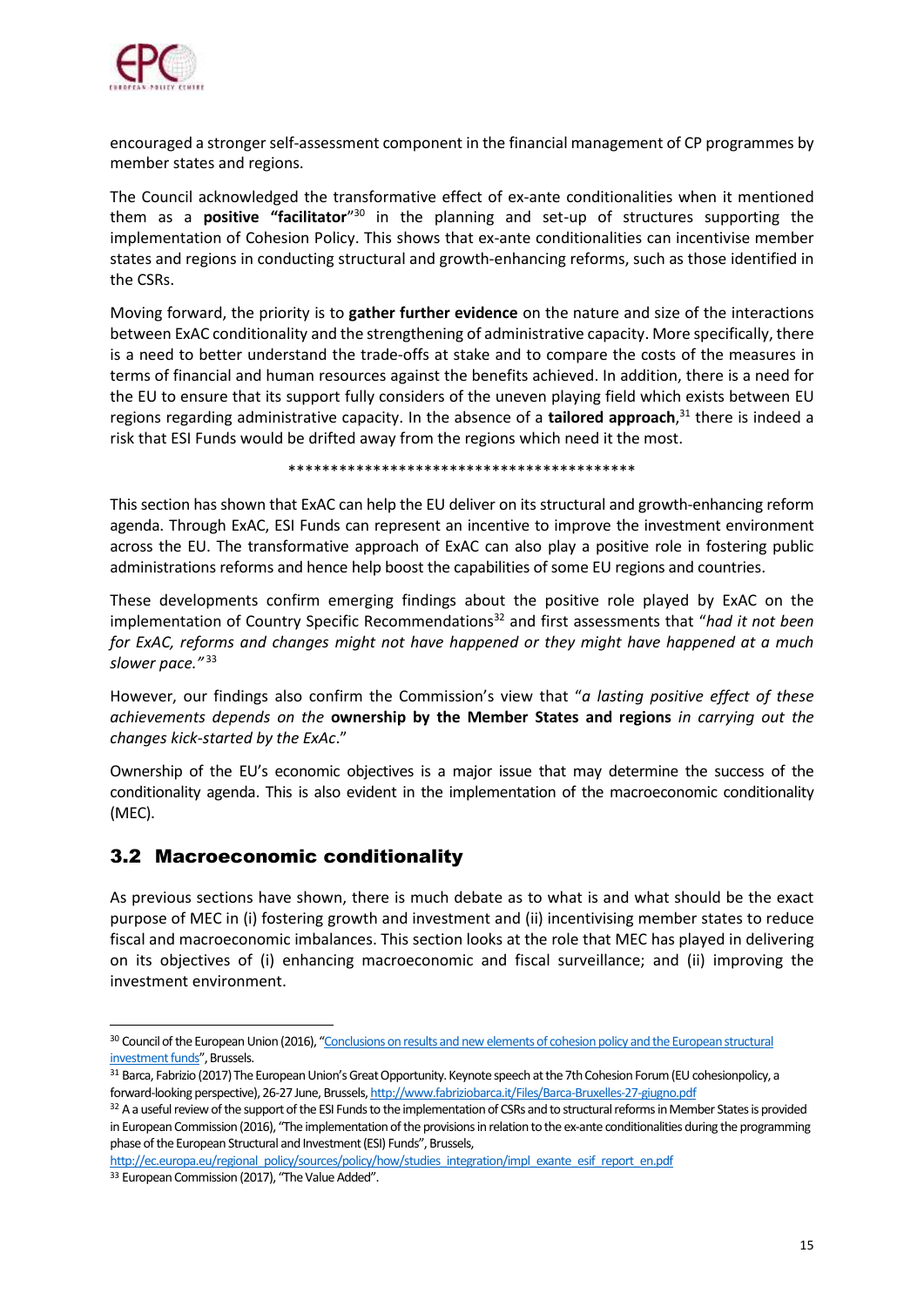

#### *3.2.1 Enhancing macroeconomic and fiscal surveillance*

In the wake of the financial crisis, there has been an increasing recognition that, in the absence of a genuine budgetary capacity for the euro area, EU countries may be **vulnerable to the negative crossborder spill-over effects of fiscal and macroeconomic imbalances** arising in other member states. In this context, there have been heightened demands for ESI Funds to play a stronger role in the EU's enhanced fiscal and macroeconomic surveillance framework.

Some economic conditionality was applied to Cohesion Policy prior in the 2007-2013 programming period. Yet, although macroeconomic conditionality already applied to the Cohesion Fund, it had never been used in practice until 2012, and there were no ex-ante conditionalities. Introducing such pre-conditions was seen by the Commission as a way to ensure that the impact of **ESI Funds is not undermined by unsound economic policies or institutions**. <sup>34</sup> By providing incentives for member states to reduce fiscal and macroeconomic imbalances, the 'preventive arm' of MEC strengthens the link between ESI Funds and the economic governance objectives agreed in the context of the European Semester.

With the 'corrective arm' of MEC, the Commission has also a *de facto* **sanction mechanism** to prevent the emergence of imbalances that could affect the resilience of the euro area. In the EMU context, structural reforms include those measures that help prevent negative cross-border spill-overs. In this regard, the German government has recently stressed that ESI Funds should serve as a **"lever for necessary structural reforms and compliance"** with the macroeconomic surveillance framework. It also called for MEC to be "retained and developed further" in the next MFF with a view to a "more stringent application."<sup>35</sup> This approach suggests that MEC should help foster the implementation of reforms with a fiscal consolidation objective.

Our consultations have revealed **diverging views** on the effectiveness of MEC in encouraging member states to correct macroeconomic imbalances. Whereas some interviewees noted that the prospect of a suspension of EU funds may have played a role in pushing Spain and Portugal to correct their macroeconomic imbalances, others have argued that the decision of the Council not to effectively suspend ESI Funds had a **negative impact on the credibility of the mechanism**. This, in turn, was said to reduce the incentive for other member states to reduce their own imbalances.

Discussions held in the context of the EPC workshop have emphasised that MEC could in fact be **counter-productive** in going against its declared objective of reducing macroeconomic imbalances. Some participants have argued that sanctions could have a **pro-cyclical impact** by reducing the investment capacity of member states in economic downturns. Evidence suggests that the 'punitive' dimension may have discouraged government spending on productive investments for fear that increased public spending would lead to sanctions.<sup>36</sup> This is also true for local and regional administrations (LRAs) where MEC has put additional pressure towards fiscal consolidation at a time when increased spending could arguably have helped alleviate the social and economic restrictions during the financial crisis.<sup>37</sup>

<sup>&</sup>lt;sup>34</sup> European Commission (2015), "The impact of the economic and financial crisis on the reform of Cohesion Policy 2008-2013", Regional Working Paper 2015, Brussels[, http://ec.europa.eu/regional\\_policy/sources/docgener/work/2015\\_03\\_impact\\_crisis.pdf](http://ec.europa.eu/regional_policy/sources/docgener/work/2015_03_impact_crisis.pdf)

<sup>&</sup>lt;sup>35</sup> On 20 June 2017, the German government and the German Länder published a "Joint Statement on EU Cohesion Policy after 2020" highlighting a set of common priorities for the future of CP in the next MFF, but also some diverging views (such as on the role of macroeconomic conditionality). For more information, see the The Federal Government of the Republic of Germany, (2017). <sup>36</sup> Evidence suggests that countries the most affected by the sovereign debt crisis saw the share of 'productive investment' decline over the course of the crisis. See Haas, Joerg and Huguenot-Noël, Robin (2017), "Are the spending priorities of the Euro Area converging?", Jacques Delors Institute - Berlin, Berlin.

<sup>37</sup> Jouen, Marjorie (2015), "[The macroeconomic conditionality, the story of a triple penalty for region](http://www.institutdelors.eu/media/macroeconomicconditionnality-jouen-jdi-march15.pdf?pdf=ok)", Jacques Delors Institute, Paris.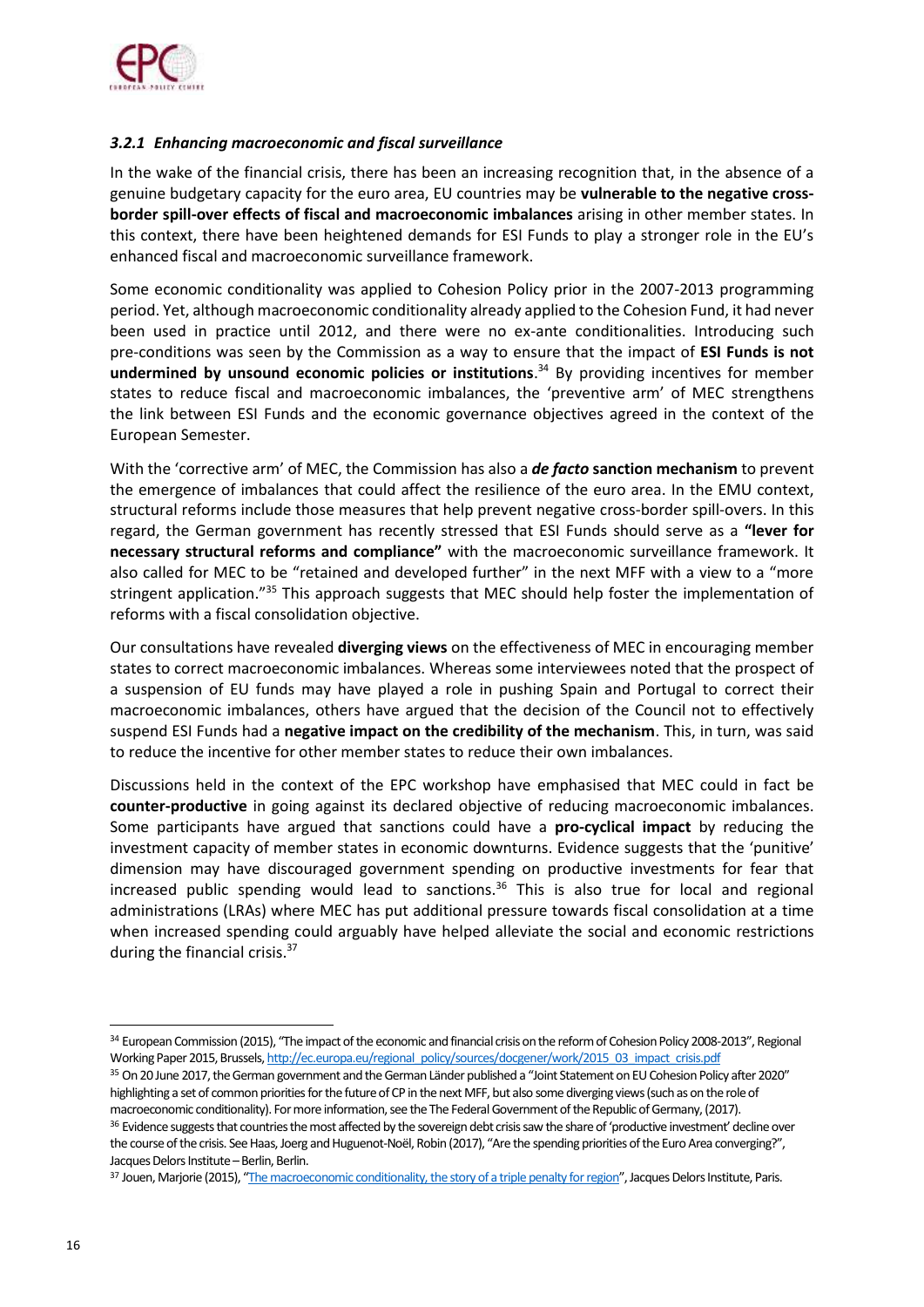

ł

To sum up, there is currently an **absence of conclusive evidence regarding what MEC has achieved in practice**. There is no consensus on its rationale or its effectiveness in enhancing macroeconomic and fiscal surveillance. There are thus doubts about the ability of the MEC's 'corrective arm' to help deliver on structural reforms. There may also be a conflict with the objectives followed under its 'preventive arm' of improving the investment environment.

#### *3.2.2 Improving the investment environment*

The introduction of MEC also followed another, albeit complementary, logic. In the name of greater EU cohesion and to respond to significant macroeconomic imbalances, there has been increasing support in the EU for focusing on **growth-enhancing reforms**, especially in those regions where growth has stalled. At the same time, there is a general acknowledgement that ESI Funds should be more effective and that framework conditions can play an important role in this regard.

The MEC notably aims to incentivise member states to adopt the reforms required to **boost productivity or savings,** thereby increasing both the effectiveness and efficiency of a country's investment, and hence its **potential growth**. It is indeed widely acknowledged that a sound macroeconomic environment can foster economies of scale, the leverage effect, and thus lead to further positive spill-over effects on investment. A favourable business climate is often a pre-condition for public investments, such as ESIF, to reap social and economic benefits.

At this stage, there is however **scarce evidence** about how effective MEC has been in incentivising member states to improve their business and investment environment.

Preliminary findings indicate that the '**corrective arm' of MEC** and the prospect of sanctions may have **negatively affected the investment environment**. Many local and regional authorities (LRAs) consider that MEC has created a less stable environment for local and regional investment.<sup>38</sup> Although the provisions linked to the 'corrective arm' of MEC have not yet been implemented, it could also be argued that a mechanism that can pressure member states / LRAs to reduce investment is in fact **detrimental to the implementation of structural reforms**. Furthermore, there can be a compounding effect since the negative impact on investment is more likely to occur in economies which have less fiscal capacity.

Moving beyond this issue, it may be argued the lack of evidence, to date, regarding the relationship between MEC and structural reforms is also due to an **insufficient alignment between ESI Funds and the EU's enhanced macroeconomic governance framework**. Stakeholders<sup>39</sup> pointed to a timing mismatch between the European Semester and CSRs – which look at yearly processes – and the medium and long-term programme planning strategy required for the ESIFs. Participants at the EPC workshop also stressed that while EU economic governance instruments look at yearly processes, large-scale investments usually take years to produce results. As a result, MEC could possibly affect projects in the 'pipeline' due to this timing mismatch.

macroeconomic conditionality creates a "high-risk situation" for the co-funding of programmes, while 32% consider it to be a "moderate risk". See Committee of the Regions (2014), "[CoR online consultation on public investments, growth and the national co-financing of ESIF](https://portal.cor.europa.eu/europe2020/Surveys/Pages/EUfunds.aspx)", Brussels.

<sup>38</sup> According to a study published by the Committee of the Regions, 57% of the LRAs consider that the enforcement of the

<sup>39</sup> The Federal Government of the Republic of Germany (2017), "*[Joint statement by the German government and German Länder on EU](http://www.bmwi.de/Redaktion/EN/Downloads/S-T/stellungnahme-bund-laneder-kohaesionspolitik.pdf?__blob=publicationFile&v=1)  [Cohesion Policy beyond 2020](http://www.bmwi.de/Redaktion/EN/Downloads/S-T/stellungnahme-bund-laneder-kohaesionspolitik.pdf?__blob=publicationFile&v=1)*", Berlin.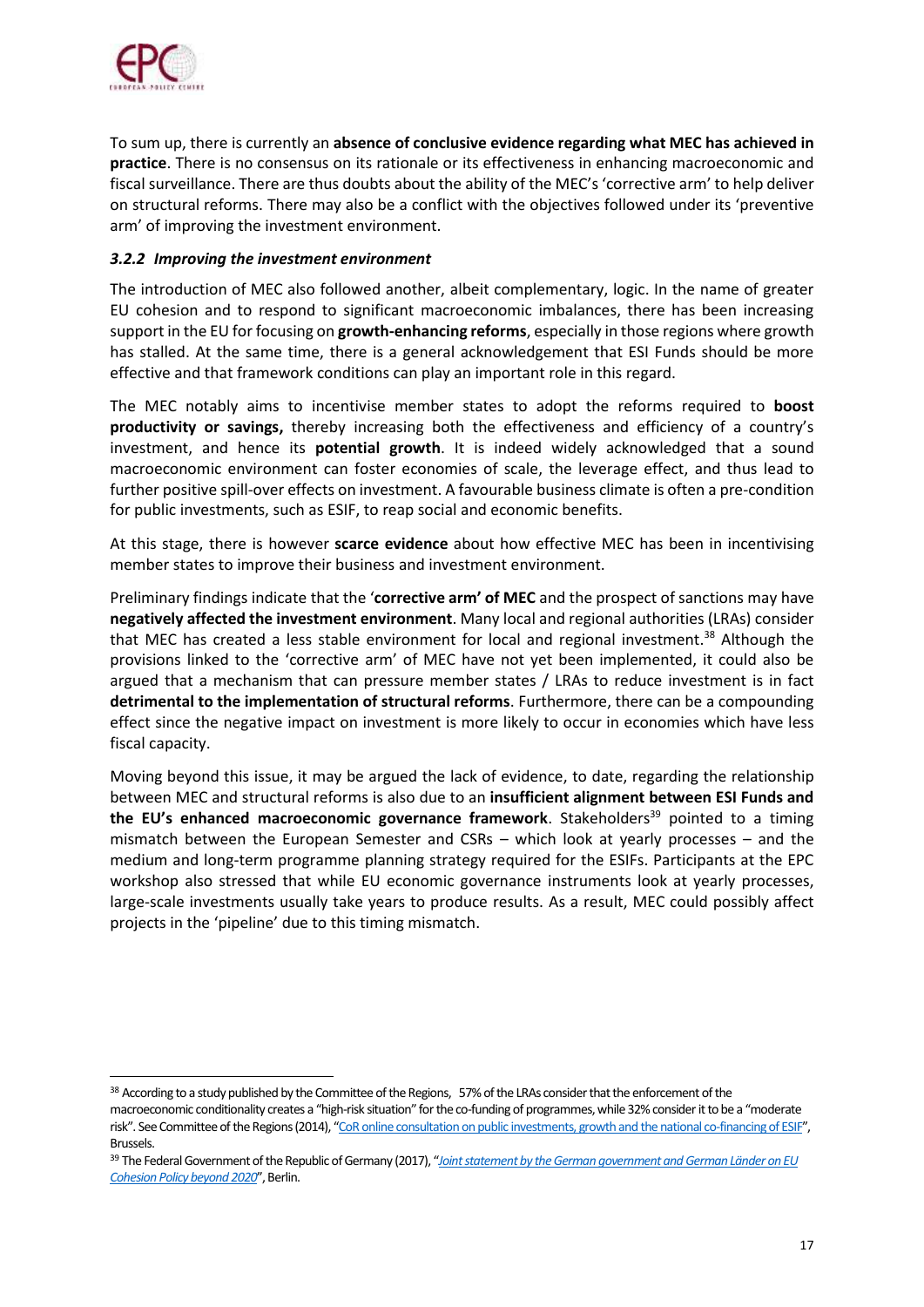

Moving forward, there is a need to understand how MEC could be used as a **positive incentive** to foster growth-enhancing reforms based on an **'invest to save' narrative**. However, several questions remain unanswered regarding how such incentives could work in practice, including on the provision of the funds, the nature and the value of structural reforms as well as the timing and the accountability of their implementation.

#### \*\*\*\*\*\*\*\*\*\*\*\*\*\*\*\*\*\*\*\*\*\*\*\*\*\*\*\*\*\*\*\*\*\*\*\*\*\*\*\*\*

This section showed that **ex-ante conditionalities, overall, can help enable reforms.** There is thus a tendency to view them **positively**. Our consultations suggest that they have played a constructive role in supporting member states and regions to build robust regulatory and capacity foundations and deliver key CP objectives. Moving forward, CP should build upon the positive experience of ExAC to bring back the transformational dimension of the Funds at the top of the EU's investment agenda.<sup>40</sup>

This positive assessment should, however, be balanced with concerns that any greater role foreseen for ExAC should be considered in the context of applying these in a **proportional way, linked to both capacity and need.** This means that any developments should also consider how ExAC could better consider the new geographical divides – created by new global trends affecting EU territories differently – in determining how to ensure a sound implementation of ESIF in EU countries and regions.<sup>41</sup>

At this stage, it remains **difficult to provide conclusive evidence about the role of the macroeconomic conditionality (MEC)** in reducing imbalances and boosting growth and investment. Some stakeholders have argued that MEC could have had a counterproductive impact on both intended outcomes. Given this scepticism, we recommended that any continuation or strengthening of the MEC's role be supported by a **compelling evidence** about its contribution to wider growth objectives in member states and regions. More specifically, one should focus on gathering evidence on whether MEC has been effective in fostering national structural reform agendas, in spurring growth, in facilitating the implementation of CP objectives, or in boosting adherence to the EMU's macroeconomic and fiscal stability objectives.

Moving forward, a more **comprehensive review of MEC** could help build consensus in the debate on the reform of Cohesion Policy and the negotiations of the next multi-annual financial framework (2020- 2026). There may be merit in exploring the extent to which shifting MEC from an ex-post to an ex-ante conditionality as part of a wider package of ex-ante support measures could prove beneficiary. This option is further explored in the following sections.

<sup>40</sup> Andor, László (2017), "Cohesion and Conditionality in the EU"

<sup>41</sup> Dhéret, Claire (2017), "Achieving social triple A: What role for EU cohesion policy?", EPC Policy Brief, European Policy Centre (EPC), Brussels[, http://www.epc.eu/documents/uploads/pub\\_7715\\_achievingsta.pdf](http://www.epc.eu/documents/uploads/pub_7715_achievingsta.pdf)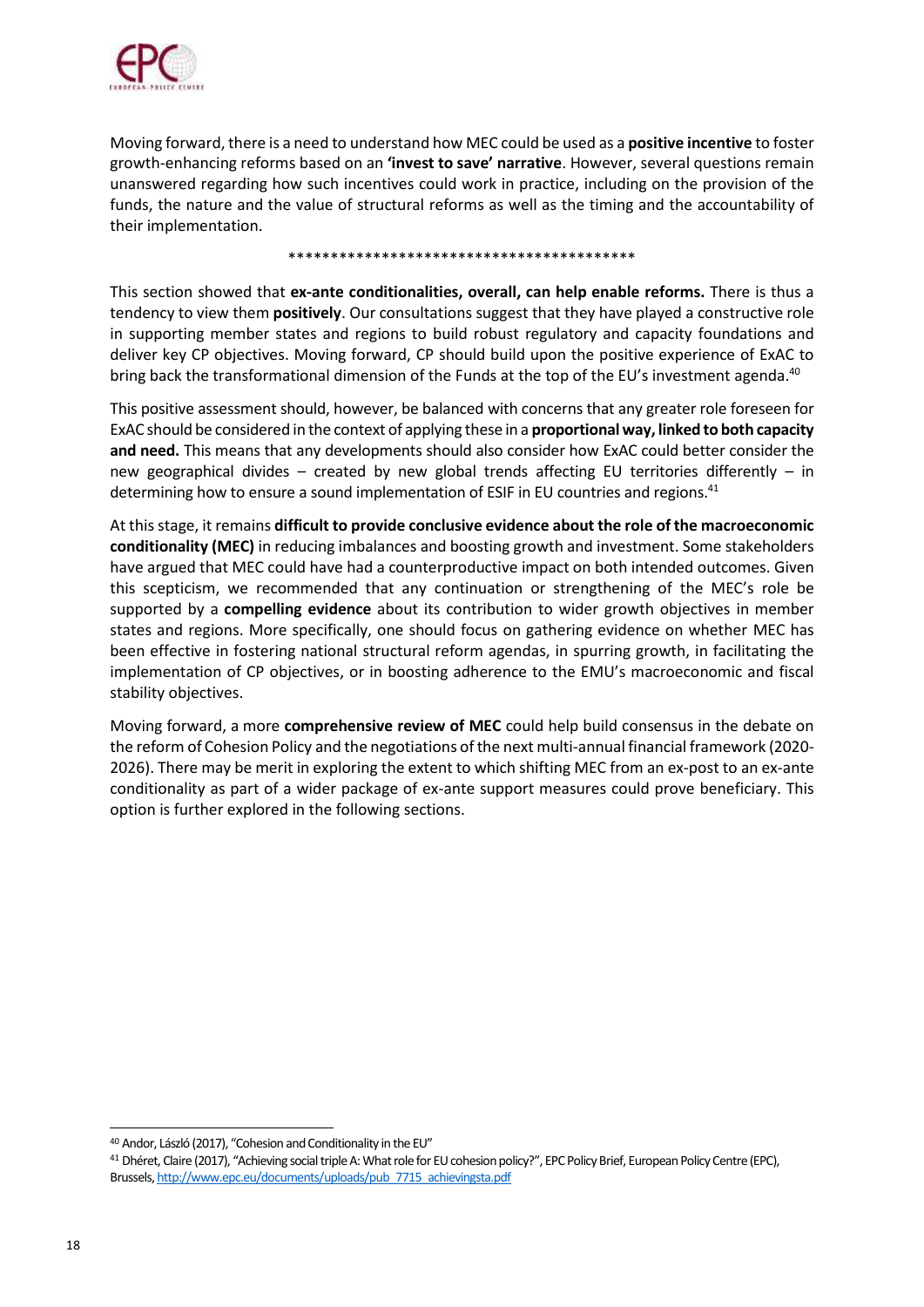

ł

## 4 A prospective outlook: The challenges ahead

Building upon the findings of the previous sections and the interviews conducted in the framework of this study, we assess in this section the challenges that could arise in setting more structural reform and macroeconomic conditionalities in the management of ESI funds and Cohesion Policy.

We have identified **three main challenges**: (i) the need to **clarify the rationale** for structural reforms based on evidence of its role in boosting the effectiveness of ESI Funds; (ii) the need to **ensure coherence and consistency** between the stability objectives pursued by the EU's economic governance system and the growth objectives pursued by Cohesion Policy; (iii) the need to address a set of **political economy constraints** associated with some conditionalities that can limit the anticipated impact of ESI Funds on boosting the impetus for structural reforms and macroeconomic stability.

### 4.1 A clearer case for structural reforms

According to the Common Provision Regulations, conditionalities are intended as a tool to strengthen the link between ESI Funds, structural reforms and economic governance objectives. Yet, the CPR does not define the kind of structural reforms which ExAC and MEC are aiming at. Also, the definition of what constitutes 'structural reforms' may differ by country and region. The below findings indicate how the lack of clarity about the purpose of structural reforms has created **confusion** about its purpose in the Cohesion Policy context.

### *4.1.1 Is structural reforms part of the CP mandate?*

Since the beginning of the 2014-2020 programming period, the EU has taken several measures to further link the use of ESI Funds to the implementation of structural reforms. The EU has set up a threeyear *Structural Reform Service Programme (SRSP)* that has started in 2017. The SRSP enables the Commission to use ESI Funds to support the implementation of structural reforms at the request of a member state.<sup>42</sup>

Several policy documents have emphasised the **priority given to structural reforms**. Since 2016, we can list the Annual Growth Survey (AGS), the March 2016 Council conclusions, <sup>43</sup> as well as various CSR reports. Furthermore, the final legal framework of 2014-2020 ESI Funds introduced a legal requirement to conduct the reforms deemed necessary to **address country-specific recommendations** (CSR) in the partnership agreements and operational programmes.

However, in the context of growing concerns that the current CP has been subjected to 'policy overload', the focus on structural reforms has in fact been considered by many among the CP community as an **additional set of secondary objectives** or at least not a central CP feature. Our consultations indeed indicate that some interviewees even challenged the fact that CP had an underpinning imperative to address EU structural reforms.

As a result, the structural reform agenda was **not considered a central CP feature to many in the CP community.** Beyond the 2020 period, this implies a strong need for much greater clarity on both the structural reforms to be promoted using ESI Funds and their likely impact on the effectiveness of ESI Funds.

 $42$  European Commission, [Press release](http://europa.eu/rapid/press-release_IP-17-233_en.htm) "Political agreement reached on Structural Reform Support Programme – a new tool to help Member States implement reforms", 08.02.2017.

<sup>43</sup> Council of the European Union (2016), "Council conclusions on in-depth reviews and implementation of the 2015 Country Specific [Recommendations](http://www.consilium.europa.eu/en/press/press-releases/2016/05/25-conclusions-in-depth-review-2015-csr/)", Brussels.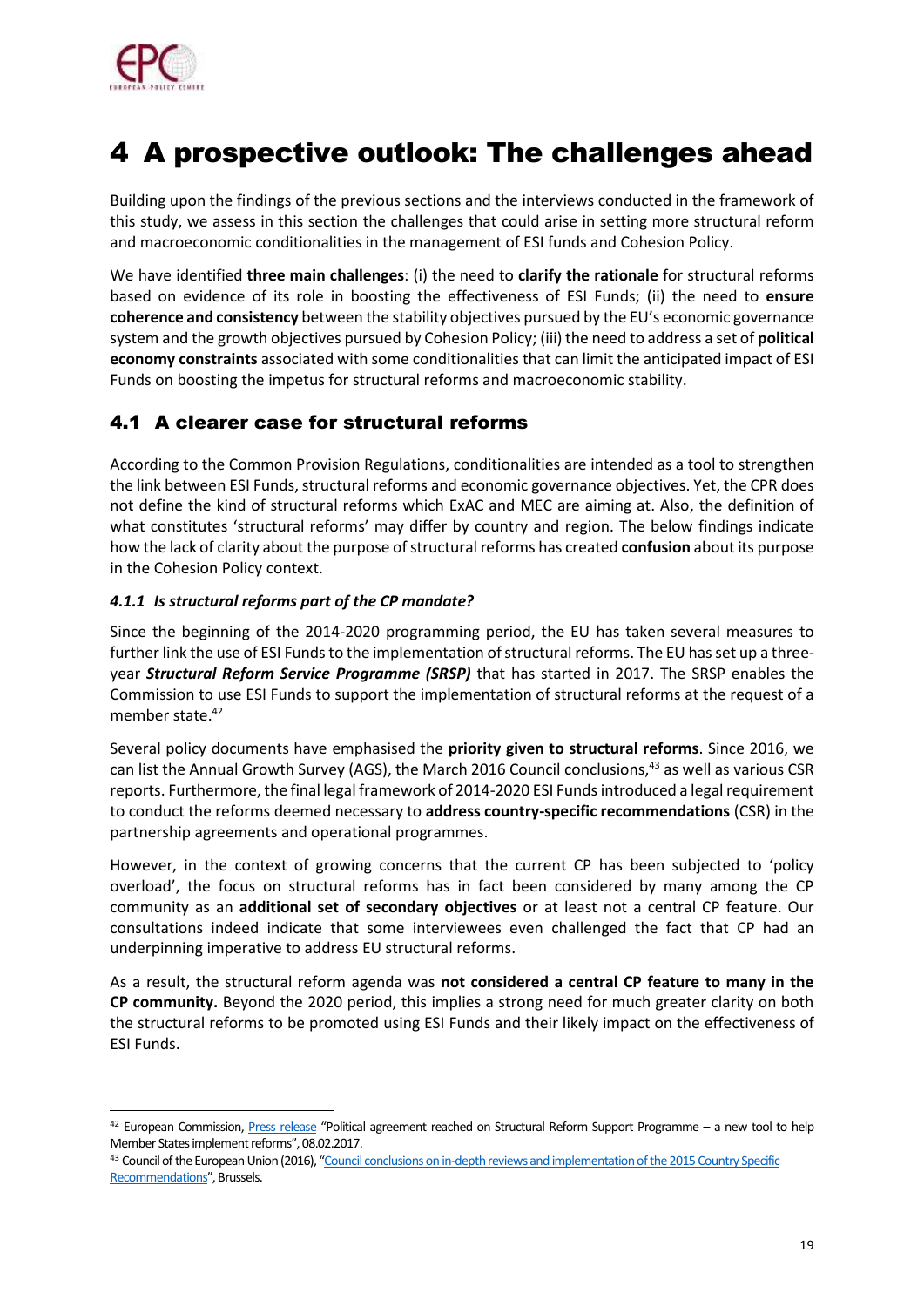

### *4.1.2 Structural reforms: in which policy areas?*

The confusion about structural reforms also stems from the lack of clarity about the nature of structural reforms that ESIF should target in the CP context. The Common Provision Regulations do not clearly spell out **the kind of structural reforms that should be made conditional on the disbursement of ESI funds**.

A debate has thus emerged as to which reforms should be promoted through ESI Funds. Some believe that conditionalities on the use of ESI Funds could become an effective incentive to push reforms linked to EU objectives in other policy areas, such as pension, taxation, judicial or banking sector reform in the member states.

Others argue that pre-conditions should foster the implementation of reforms in policy areas that would help achieve the CP objectives, namely the eleven '**thematic objectives'**. Thisincludes objectives such as boosting energy efficiency, digital connectivity or social inclusion.

The EPC has long argued that Cohesion Policy needs to be embedded in a broad policy direction and that in the context of growing social divergences across the EU, **social investment** should be put at the centre of this policy agenda.<sup>44</sup>

In any case, there seems to be an evident **need to clarify which reforms should be targeted** within the context of pre-conditions associated to the disbursement of ESI Funds.

#### *4.1.3 Structural reforms: what purpose?*

Diverging views about the purpose of structural reforms also fuels **confusion** in the Cohesion Policy context.

For most, 'structural reforms' are viewed as measures with **a growth-enhancing potential.** They should help deliver on CP goals such as those defined by the thematic objectives or the Country Specific Recommendations set in line with the Europe 2020 Strategy.

Following the financial and economic crisis, 'structural reforms' have also referred to measures aimed at **fostering a sound macroeconomic environment**. Yet, reforms that aim at alleviating economic and macroeconomic imbalances vary depending on the specific economic conditions of each member state as shown by the country-specific focus of NRPs and CSRs.

The confusion about the purpose of structural reforms in the CP context echoes the **more fundamental divergences among EU members about the EU's economic governance objectives.** Should the Commission attempt to foster economic convergence through financial instruments such as ESI Funds? Or should the Commission use the Funds to promote greater adherence to the EU's macroeconomic surveillance framework? In the absence of clear answers to these questions, concerns have emerged that some of the objectives pursued by the macroeconomic surveillance framework – including the 'corrective arm' of MEC – may conflict with Cohesion Policy goals.

### 4.2 Conflicting objectives between MEC and Cohesion Policy

Another challenge lies with the way the MEC mechanism is perceived by the CP stakeholders. For them, the MEC hinders the fulfilment of the CP's growth and investment objectives, its solidarity ethos, as well as the wider CP reform agenda.

<sup>44</sup> Dhéret, Claire (2017), "Achieving social triple A".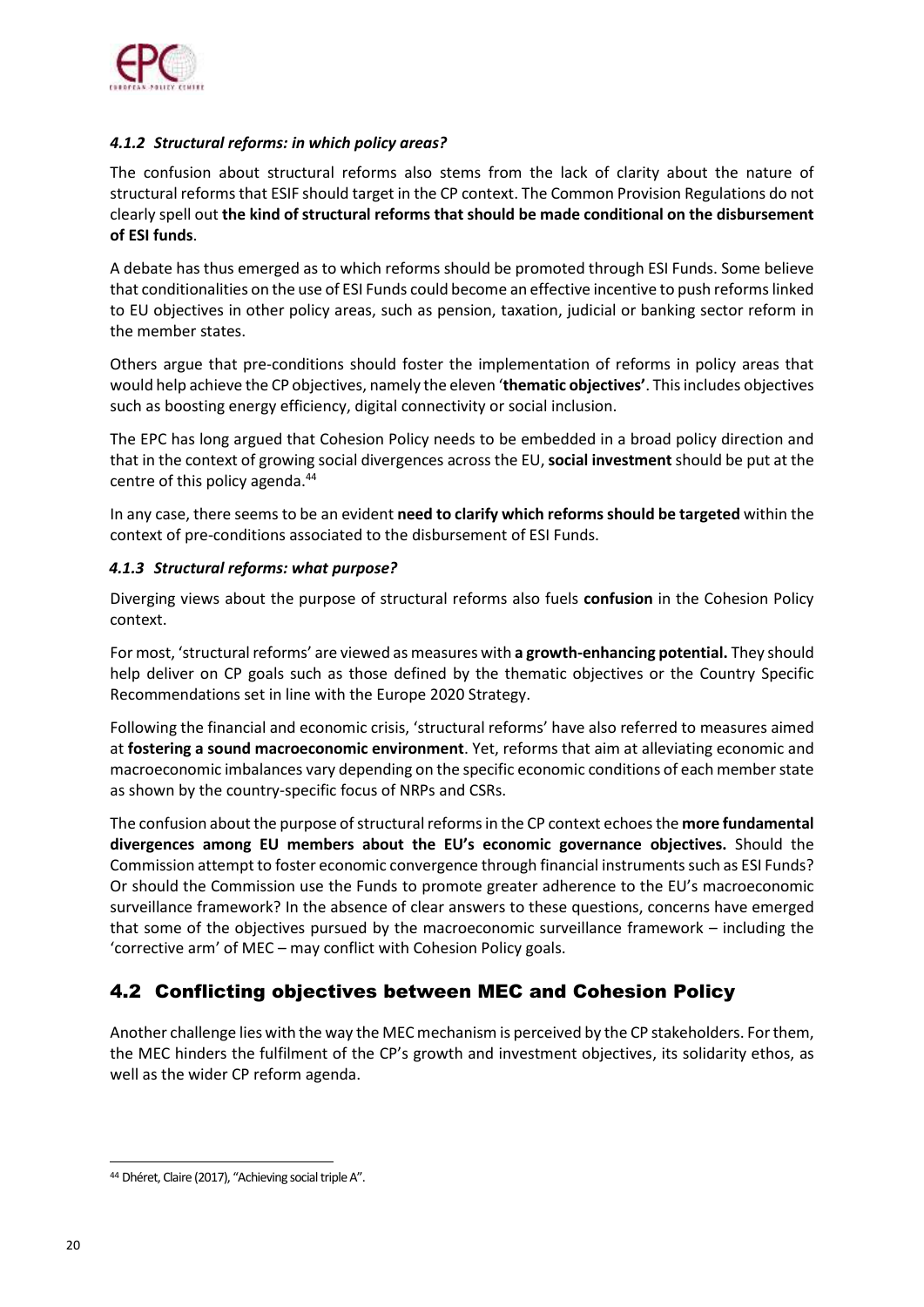

### *4.2.1 MEC and Cohesion Policy's growth and investment objectives*

**Many in the CP community do not adhere to the rationale for the MEC mechanism**. The fact that MEC was not 'tested out' during the consultation phase prior to the set-up of operational programmes has undermined its legitimacy. It has, arguably, fed the perception that Cohesion Policy had been taken 'hostage' to address wider EU macroeconomic imbalances. Some argue that the MEC's introduction was the result of a victory of the "Friends of better spending" over the "Friends of cohesion" in the negotiations on the MFF and CP post-2013.<sup>45</sup> In their eyes, MEC was introduced on the premise  $$ shared by net contributors – that a perceived lack of effective spending should be dealt with through financial penalties.

These initial divergences about purpose and legitimacy have been **echoed by the divide between the stability and growth objectives of MEC.** On the one hand, a sound macroeconomic environment can foster a more favourable business and investment environment, thereby enhancing the effectiveness of ESI Funds. Controversies, however, exist as to the extent to which measures aiming at fiscal consolidation can effectively lead to growth.<sup>46</sup> Discussions during the EPC workshop have revealed that the EU's attempt to reconcile fiscal consolidation and growth objectives<sup>47</sup> in the context of MEC is still a point of divergence among the CP community. In this context, the perception of **MEC as a fiscal consolidation mechanism** has overshadowed the more positive growth-enhancing rationale traditionally associated with ESI Funds.

### *4.2.2 MEC and Cohesion Policy's solidarity mandate*

Cohesion Policy historically encompasses a strong solidarity dimension. Yet, as previous sections have shown, MEC has been seen as entering in contradiction with one of the most important feature of the ESI Funds, namely that they provide **certainty and security of investment resources in low-income regions**. This contradiction, combined with the perception of MEC as a fiscal consolidation mechanism, has created concerns among the CP community that MEC may have a negative in fact negatively affect the reduction of disparities between EU regions.

By focusing on **cyclical fluctuations rather than addressing structural gaps and discrepancies**, the 'punitive arm' of MEC has also been regarded as pursuing another other function than Cohesion Policy's original and still standard mandate. During the EPC workshop, some explained that using MEC as a tool to prevent imbalances amounts to imposing an "exogenous conditionality", i.e. a pre-condition linked to objectives different from those traditionally attributed to the ESI funds.<sup>48</sup>

### *4.2.3 MEC and Cohesion Policy's reform agenda*

The high level of ambition for MEC to deliver on a wide range of objectives (including the far-reaching challenge of reducing fiscal and macroeconomic imbalances in the EMU) is perceived by many to have contributed to **overstating the CP's ability to support the EU's wider structural reform agenda**. There are concerns that this ambition has affected the credibility of the Policy, especially regarding its 'reach'.

The possibility opened by the MEC mechanism to allow for **reprogramming** has also been seen by many as a **step too far towards a centralisation of the delivery of the Funds**. Many local and regional authorities feel they are losing ownership of the management of the Funds. The Committee of the Regions also claimed that MEC had changed the "balance of power" within Cohesion Policy by "eroding

ł 45 European Commission (2015), "The impact of the economic and financial crisis".

<sup>&</sup>lt;sup>46</sup> A good overview of the academic controversy surrounding this debate is provided in Rannenberg, A, C Schoder, and J Strasky (2015), "The macroeconomic effects of the euro area's fiscal consolidation 2011-2013: A simulation-based approach", Research Technical Paper 03/RT/2015, Central Bank of Ireland, Dublin.

<sup>&</sup>lt;sup>47</sup> In the wake of the financial and economic crisis European leaders regularly referred to the objective of "growth-friendly consolidation". See Haas and Huguenot-Noël (2017). See als[o http://ec.europa.eu/economy\\_finance/enewsletter/49\\_120202/](http://ec.europa.eu/economy_finance/enewsletter/49_120202/)

<sup>48</sup> Andor, László (2017), "Cohesion and Conditionality in the EU".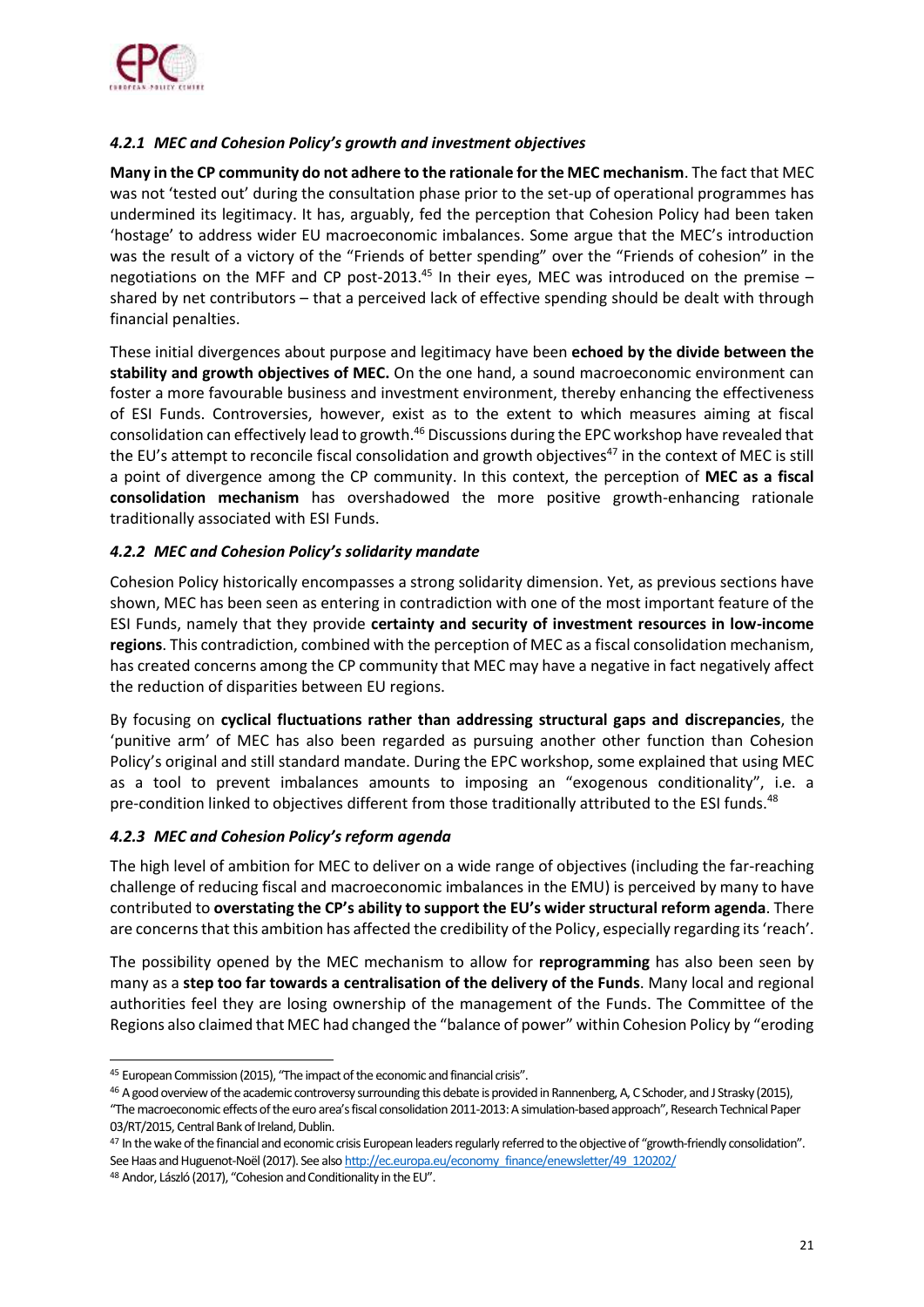

the bottom-up approach and subsidiarity principle and strengthening top-down, centrally and sectorally managed solutions."<sup>49</sup> As such, the **shared management principle** is increasingly viewed as being under attack.

Reprogramming has also fuelled the **apprehension of more red tape** imposed on the CP community.<sup>50</sup> The European Parliament and the Committee of the Regions have recently called for removing and amending significantly the MEC's "reprogramming" provisions in the Common Provision Regulations.<sup>51</sup> At a minimum, they argue that the mechanism should be invoked in exceptional circumstances and in clear pursuit of CP's wider goals.

Against this background, the CP community sees **MEC as a challenge to some of the key enduring characteristics of Cohesion Policy, including simplification and subsidiarity.**

### 4.3 Political economy constraints

There is also a need to evaluate the limitations in the EU's governance framework that may constrain the Commission's ability to push forward its agenda.

### *4.3.1 The EU budget: A leverage to support structural reforms?*

ESIF conditionalities present key limitations that can hamper their ability to deliver on structural reforms.

Support through ESI Funds need to be matched by national spending so that a first key limitation may arise when member states have **limited fiscal capacity**. Other constraints may arise when member states or regions have **diverging national priorities** (where, for example, structural reforms do not feature strongly).

**Different levels of development** also provide different constraints for ESIF conditionalities. On the one hand, less-developed economies – with the largest potential for reform<sup>52</sup> – may have limited resources (e.g. administrative capacity) to ensure a sound implementation of the Funds. On the other, for more developed member states and regions, ESI Funds may not represent a strong enough incentive to push a structural reform agenda domestically.

The relative influence of EU policies and funding needs to be carefully considered when assessing what **EU added value** can be achieved for each member states using conditionalities. Moving forward, this suggests that greater consideration should be given to the kind of levers that can help the EU provide more targeted incentives to deliver on the EU structural reform agenda.

### *4.3.2 The limits of Realpolitik*

The full implementation of the **MEC mechanism is subject to political interferences.** It is often politically difficult for member states to support sanctions in the Council as shown by the track record in the excessive deficit procedure. It may also prove politically sensitive for the Commission to suggest a suspension of funding to a member state at a time when it already struggles to achieve fiscal consolidation and such punitive sanctions could only make things worse. This is even more true in countries confronted with high levels of Euroscepticism.

<sup>49</sup> Bachtler, John, Oliveria Martins, Joaquim, Wostner, Peter and Zuber, Piotr (2017), "[Towards Cohesion Policy 4.0](http://www.regionalstudies.org/uploads/documents/RSA_Report_Web_22-6-17.pdf) – Structural [Transformation and Inclusive Growth](http://www.regionalstudies.org/uploads/documents/RSA_Report_Web_22-6-17.pdf)", Regional Studies Association, Brussels.

<sup>50</sup> Jouen, Marjorie (2015).

<sup>51</sup> European Parliament (2015), "[How the EU budget is spent](http://www.europarl.europa.eu/RegData/etudes/BRIE/2015/565873/EPRS_BRI%282015%29565873_EN.pdf)", Briefing, Brussels.

<sup>52</sup> Mendez C and Bachtler J (2015), "Permanent revolution in Cohesion policy: restarting the reform debate", *[European Policies Research](http://www.eprc.strath.ac.uk/eorpa/Documents/EoRPA_15_Conf/EPRP%2093.pdf)  [Paper](http://www.eprc.strath.ac.uk/eorpa/Documents/EoRPA_15_Conf/EPRP%2093.pdf)*, No 93, European Policies Research Centre, Glasgow.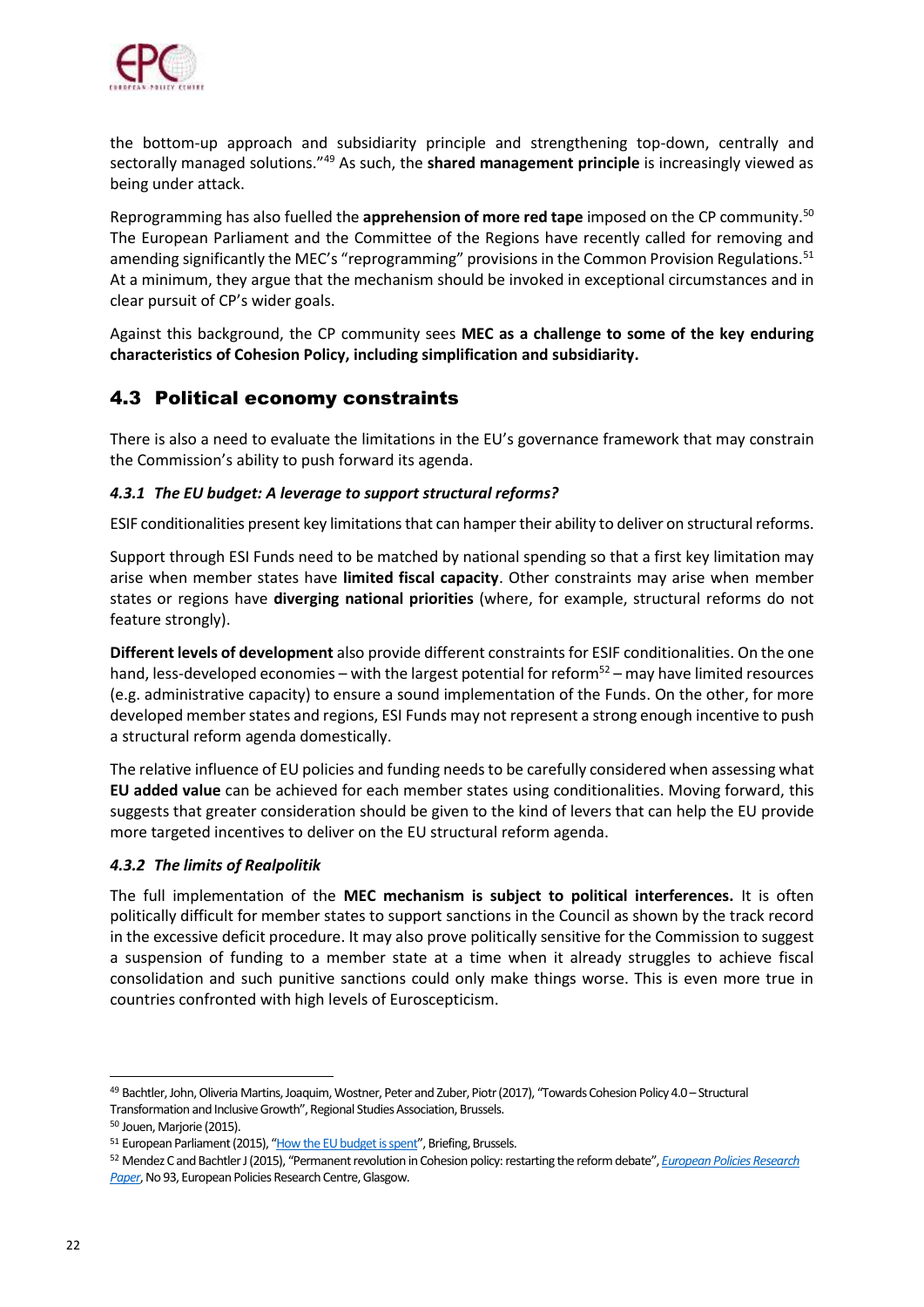

Previous MFF negotiations have shown that the **principle of 'fair return' (juste retour)** and the **divide between net contributors and net beneficiaries** have often prevented fair and 'rational' consensus to emerge. In fact, EU policies, such as the CP, are thus highjacked by net contributors, who believe that financial penalties are required to discipline members with perceived lack of effective public spending. Resulting internal tensions are detrimental to both EU solidarity and further decrease the likelihood of reaching positive consensus. This falls far short of the leadership spirit that can be expected from the EU project, especially in a challenging global environment.

#### \*\*\*\*\*\*\*\*\*\*\*\*\*\*\*\*\*\*\*\*\*\*\*\*\*\*\*\*\*\*\*\*\*\*\*\*\*\*\*\*\*

In a nutshell, the pilling up of different – if not diverging – objectives has blurred the **rationale and the primary goal of structural reforms** and the scope for increasing the relationship between ESI Funds and economic governance. Furthermore, the extension of economic governance objectives to the CP area may hamper the CP's ability to deliver on its initial objectives, namely long-term growth and investment.

Criticism has so far predominantly focused on two aspects: (i) first, the tools to boost growth and investment are not well-defined, understood or integrated into the CP framework or the broader EU policy and funding framework; (ii) second, the suggested reforms could imply a divergence from, and thus undermine CP core objectives of economic, social and territorial cohesion.

Moving forward, the EU should reframe the relationship between ESI Funds and economic governance with a **political vision** that goes beyond structural reforms and macroeconomic conditionality and fully espouses the wider objectives and policies of the European Union.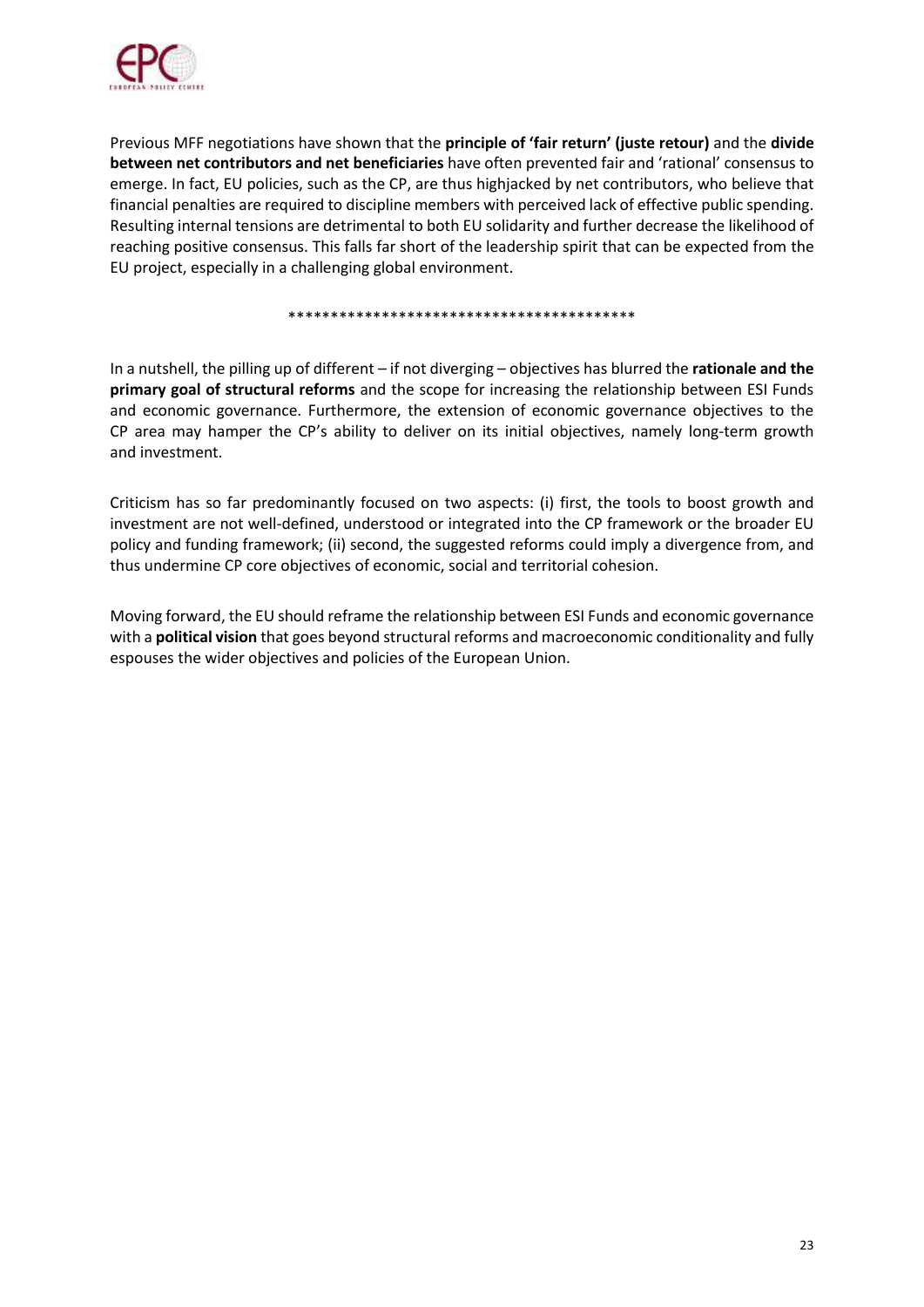

## 5 A prospective roadmap

The final section presents a road map to overcome the challenges described in section four. It also argues in favour of integrating the relationship between ESI Funds and EU economic governance objectives as part of a wider EU growth strategy.

### 5.1 The objectives

Building upon the findings of the previous section, we first define a short list of concrete needs or objectives that need to be addressed. We latter present an agenda to help strengthen the link between ESI Funds and the EU's economic governance objectives.

### *5.1.1 More clarity*

Conditioning the use of structural funds to the implementation of growth-enhancing reforms has the potential to highlight 'EU added value' in supporting the EU's growth and investment agenda.

However, there is a need to recognise that this direction for a suggested CP reform agenda is **not universally supported or well understood** across the CP community. Given this lack of ownership, there is a risk that the ongoing post-2020 debate is characterised by entrenched positions from different CP constituent groups. This, in turn, risks limiting the extent to which the debate about the Policy's future can be underpinned by truly innovative and progressive options.

Against that backdrop, the conditionalities underpinning CP need to be further clarified and integrated into a **more compelling narrative** that re-states the political rationale of CP reform. In this context, it is also essential that a positive consensus is reached regarding the key features and the direction for the Policy, in pursuit of CP's enduring goals and principles.

### *5.1.2 Focus on added value*

Considering its strong relevance for the growth and investment agenda and the high level of scrutiny of the CP, proposals aiming to strengthen the links between the ESI Funds and the economic governance agenda are likely to represent a major item of the negotiations on the future MFF. As a result, this agenda could represent an opportunity for the Juncker Commission to be "more ambitious on big things, and smaller and more modest on small things."<sup>53</sup>

However, delivery will only match this level of ambition if the reform agenda rests upon **a strong, positive narrative** as to why it constitutes an area where the EU can provide **added value**. A stronger political ownership of this agenda is necessary to ensure that the rationale for the CP reform is wellconnected to the EU's future growth and investment agenda.

### *5.1.3 More alignment with the wider EU framework*

The context of the post-2020 MFF review opens a **window of opportunity for a new deal to be struck**  between EU member states on a revamped CP, positioning it more clearly *vis-à-vis* the wider spectrum of EU policies**.** The linkages between ESI Funds, structural reforms and economic governance objectives hinge upon a set of interdependencies, whereby any change in each policy can generate externalities across the EU's territories.

<sup>53</sup> European Commission (2014), "A New Start: European Commission work plan to deliver jobs, growth and investment", Press Release, Strasbourg[, http://europa.eu/rapid/press-release\\_IP-14-2703\\_en.htm](http://europa.eu/rapid/press-release_IP-14-2703_en.htm)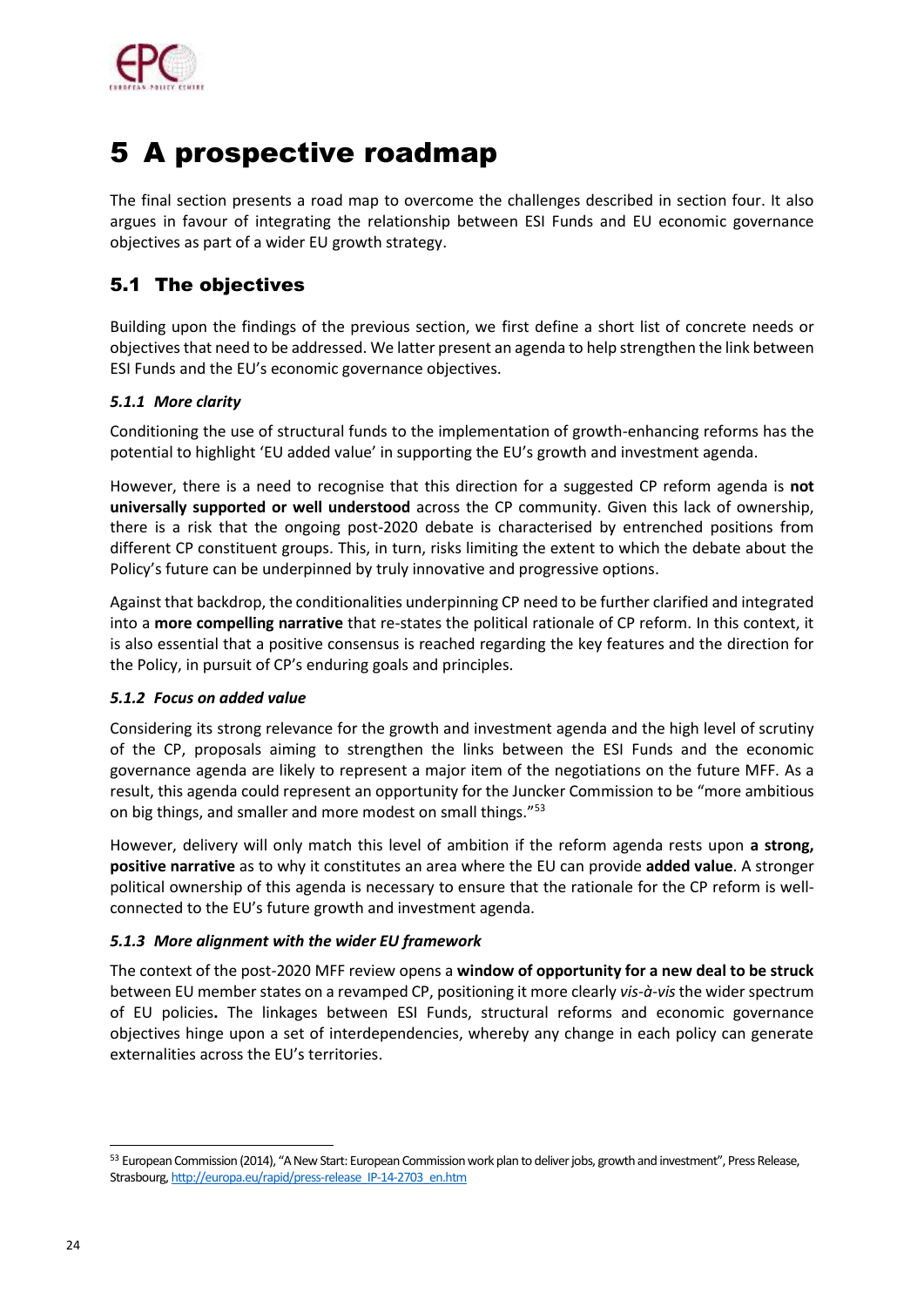

ł

It is essential to link any specific reform of the way ESI Funds are distributed with the wider CP reform agenda and to link it to the EU's future priorities. This approach could help integrate CP, but also the whole MFF, in **a more connected operating framework** able to boost the impact of the EU budget. 54 This also assumes a **wider reform of the EU's economic governance system** to provide greater oversight and alignment of other growth-orientated EU policies.

### 5.2 Recommendations

Moving forward, we have identified four sets of recommendations to address the challenges identified in section four in line with the objectives described above. In summary, these are:

- **1. To clarify the added value of EU action in regions**
- **2. To provide a stronger rationale for growth-enhancing reforms**
- **3. To lay out how ESI Funds can contribute to the EU's growth and cohesion objectives**
- **4. To build a stronger regional ownership of the EU's economic governance agenda**

### *5.2.1 Recommendation 1: Clarify the added value of EU action in regions*

- a) **Put the reforms into perspective:** the upcoming negotiations on the post-2020 Multiannual Financial Framework are an opportunity to address the challenges mentioned in the introduction and present a new set of priorities that can fit with a reduced budget. Sparked by Europe's "polycrisis<sup>"55</sup> there is also an ongoing reflection on the future of Europe.<sup>56</sup> This provides an opportunity to reposition the role of Cohesion Policy in this new context and to clarify how CP can add value, through ESIF, to the achieving of a range of objectives – such as growth and investment or macroeconomic stability – which would benefit the EU as a whole.
- b) **Set the level of ambition**: the EU budget has only limited leverage to foster structural reforms in the richer member states. Equally, the restricted budget of Cohesion Policy and the addition of objectives assigned to the policy over time leave limited room for developing new financial incentives. Finally, proposals need to be politically realistic and consider the challenges for both the member states and the Commission to apply sanctions to countries experiencing macroeconomic imbalances.
- c) **Build a consensus based on evidence and positive incentives**: in an overall context of mistrust among EU countries and *vis-à-vis* the Commission on the implementation of the enhanced economic governance system, the new reform agenda needs to rely on sound and strong evidence. Furthermore, there is a need to address the perceived 'punitive' approach underpinning the 'corrective arm' of MEC. This should be replaced by positive incentives and a more positive narrative to drive commitments and align efforts.

### **5.2.2 Recommendation 2: Provide a stronger rationale for growth-enhancing reforms**

a) **Link structural reforms to a new, comprehensive, EU growth strategy**: there is an urgent need to develop a new EU growth strategy in an inclusive and participatory way that fully engages all EU stakeholders. This would help clarify the nature and the purpose of structural reforms and the priority areas where EU funds should be invested. To ensure stronger ownership of this agenda,

<sup>54</sup> Huguenot-Noël, Robin, and Hunter, Alison, 'Cohesion Policy: how can the EU sustain solidarity and investment at the same time?' in European Commission, "Cohesion Policy looks to the future", Panorama Summer 2017 N° 61, Brussels, [http://ec.europa.eu/regional\\_policy/sources/docgener/panorama/pdf/mag61/mag61\\_en.pdf](http://ec.europa.eu/regional_policy/sources/docgener/panorama/pdf/mag61/mag61_en.pdf)

<sup>55</sup> Emmanouilidis, Janis A and Zuleeg, Fabian (2016), "EU@60 - Countering a regressive and illiberal Europe", *EPC Issue Paper*, European Policy Centre (EPC), Brussels[, http://www.epc.eu/pub\\_details.php?cat\\_id=1&pub\\_id=7020](http://www.epc.eu/pub_details.php?cat_id=1&pub_id=7020)

<sup>56</sup> See the White Paper and subsequent reflection papers. European Commission (2017), "White Paper on the Future of Europe: the way ahead", Brussels, [https://ec.europa.eu/commission/white-paper-future-europe/white-paper-future-europe-way-ahead\\_en](https://ec.europa.eu/commission/white-paper-future-europe/white-paper-future-europe-way-ahead_en)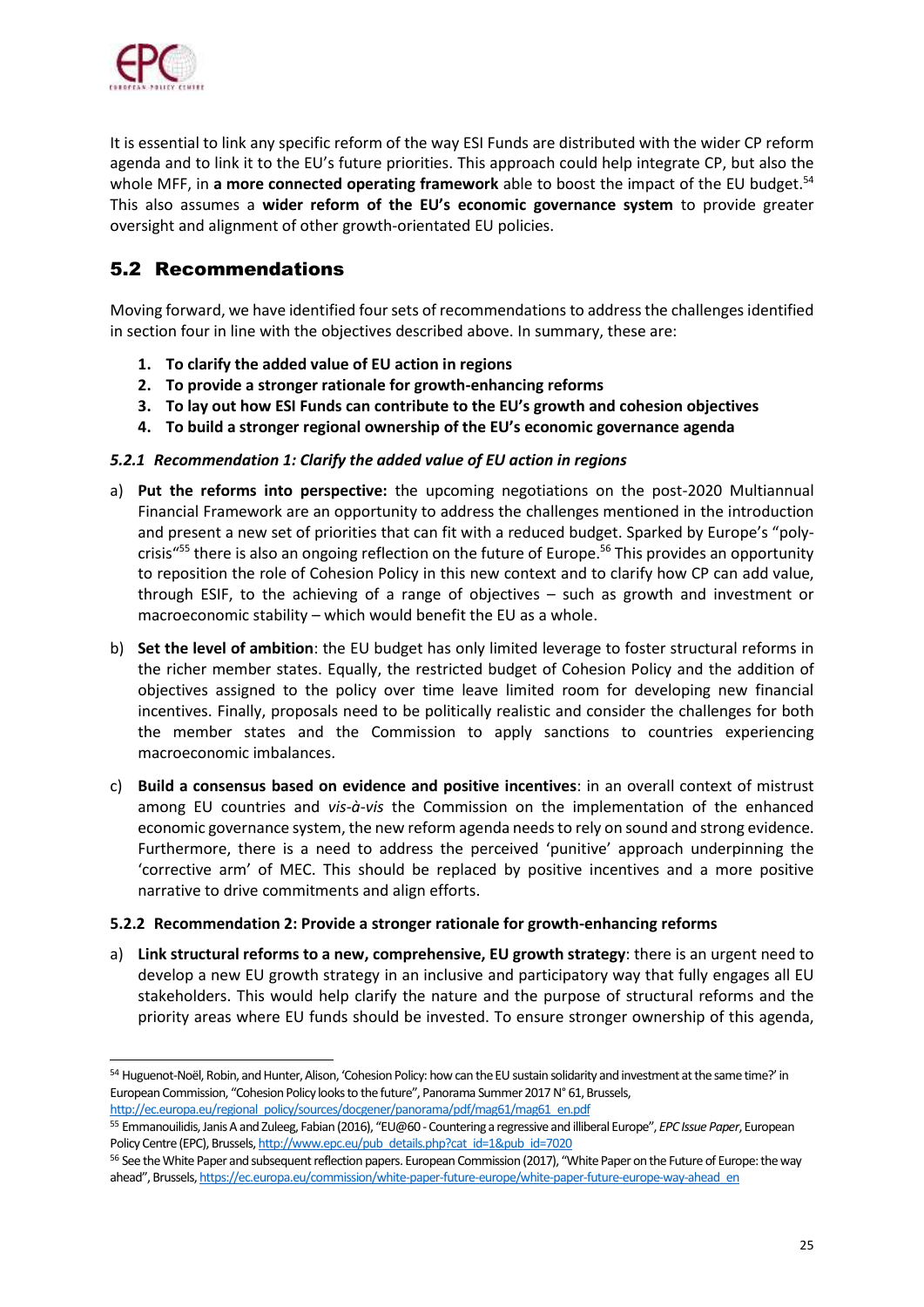

all EU policies and programmes supporting it should be better aligned with national and regional growth strategies.

- b) **Position Cohesion Policy as the champion of the EU's investment and solidarity agenda.** A new rationale would help address concerns about the lack of clarity of CP objectives and challenge the perceived lack of profile of the Policy (in comparison to other, sector-specific, budget lines). A stronger identification with the EU's structural reform agenda would help clarify the logic underpinning the introduction of conditionalities in CP. <sup>57</sup> Equally, conditionalities should be assessed in the light of their 'transformational impact' and applied in a proportionate way so as to ensure that they fully embrace the solidarity dimension of the CP mandate.
- c) **Clarify the role of structural reforms** *vis-à-vis* **CP objectives**: The Commission should build stronger evidence on the structural reforms that can help achieve the CP objectives of economic, social and territorial cohesion. Pre-conditions on the use of ESI Funds should target objectives that are consistent with the goals pursued by CP and avoid links to 'exogenous' types of conditionality, such as 'political conditionality' (e.g. on the implementation of the rule of law) or other types of reforms that do not fit in the remit of the CP's mandate.
- d) **Extend the conditionality on growth-enhancing reforms to other EU policies and programmes**: the European Semester process is considered to have placed undue pressure on the role and influence of CP and the ESIF. A new EU growth strategy would need to clarify what role CP should play in that agenda, how ESI Funds can help deliver on those objectives, but also what should be the role and pre-conditions attached to the use of other financial instruments – such as the Connecting Europe Facility (CEF), the European Fund for Strategic Investment (EFSI) and the future Research & Innovation (R&I) Framework Programme. This more holistic approach should also help avoid competition between EU funding tools.
- e) **Build on the creation of the Structural Reform Service Programme to support growth-enhancing reforms through the EU budget**: the SRSP, which will link EU financial support requested by member states to the implementation of CSRs, represents a good example of the kind of mechanisms that could be developed in the next programming period. Moving forward, the experience of the SRSP should be used to inform the development of similar EU funding tools. Several options have been suggested regarding how such fund could work in practice. For example, the Commission's reflection paper on the future of EU finances highlights that such fund could "either be reinforced under cohesion policy or established under a new, stand-alone fund open to all member states".<sup>58</sup> Such fund would need to be a genuine 'structural reform fund' cutting across all EU growth-enhancing policies. This would have the advantage of increasing the leverage of the EU budget in fostering the implementation of structural reforms both in traditional beneficiaries of CP but also *vis-à-vis* richer member states.

#### *5.2.3 Recommendation 3: Lay out how ESI funds can contribute to the EU's growth and cohesion objectives*

- a) **Build the evidence for conditionalities linked to reforms boosting growth and cohesion**: ex-ante conditionalities are gaining widespread support for the role they can play in facilitating the implementation of reforms 'on the ground'. There is now a need to build stronger evidence on how ex-ante conditionalities can help implement the kind of structural reforms that will help Cohesion Policy deliver on objectives of its original mandate.
- b) **Set out the case for MEC and a wider reform of the economic governance system to deliver on the growth-enhancing reform agenda.** This requires explaining how MEC may support the

<sup>57</sup> John Bachtler et al (2017)

<sup>58</sup> European Commission (2017), "Reflection Paper on the Future of EU Finances"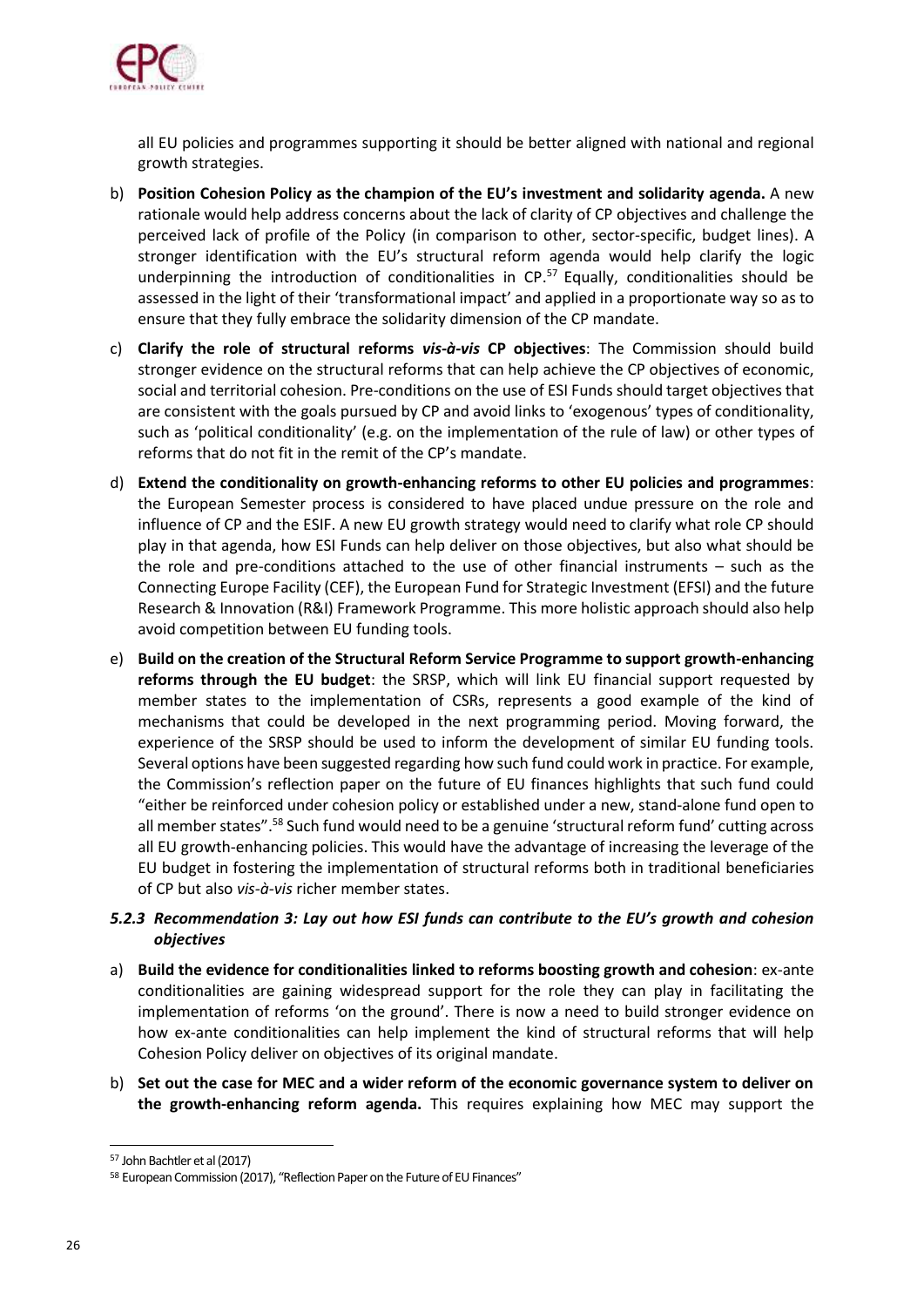

ł

implementation of growth-enhancing reforms. Considering the existing controversies about the impact of MEC, the effectiveness of MEC must first be assessed against the objective of supporting the establishment of a sound macroeconomic environment. Notwithstanding the political pressures and challenges concerning a continued role for MEC, more constructive mechanisms should be explored to link the use of ESI Funds with a country's macroeconomic performance. This requires looking at the *drivers* for macroeconomic imbalances and considering how MEC or similar mechanisms could help incentivise the implementation of the kind of structural reforms which can effectively help tackle them.

c) **Explore the scope to turn MEC into an ex-ante conditionality**: the upcoming debate concerning the EU's funding strategy post-2020 provides an opportunity to review the MEC mechanism. This is also an opportunity to explore, with the CP community and other stakeholders involved in the post-2020 MFF negotiations, whether its value may be better positioned as an ex-ante mechanism, i.e. as a tool *incentivising* member states to achieve a sound business environment.

Considering the high share of pre-allocation of ESI Funding, this new mechanism should consider non-financial incentives. It could, for example, give an **increased flexibility in ESIF implementation for member states fulfilling the conditions related to macroeconomic and fiscal criteria** at the start of the programming period. Accordingly, countries struggling to respect these conditions could be required to use a higher share of ESI Funds for conducting the kind of reforms which are deemed to improve their business environment.<sup>59</sup>

An ex-ante MEC mechanism would have the advantage of mutually reinforcing the **two existing conditionality instruments** (MEC and ExAC). It would also facilitate the monitoring of how **ex-ante conditionalities** help improve the macroeconomic environment and thus the effectiveness of the Funds. It could finally help reposition **MEC as an 'enabler' for the EU's growth-enhancing reform agenda**.

However, in light of the controversies about the existing MEC mechanism, the authors of this paper wish to stress that the effectiveness of a 'revamped MEC' is unlikely to prove successful if it fails to **address the concerns** expressed by the different communities. For this, any proposal aimed at moving towards increased MEC should (a) be able to rely on **compelling evidence** that ESIF-related conditionalities can contribute to the objective of creating a sound macroeconomic environment; (b) be **tested** with the stakeholders involved in the negotiations of the post-2020 MFF and the CP community. Considering the usual constraints surrounding MFF negotiations (see "The limits of Realpolitik"), we recommend that consultations on this proposal start as soon as possible.

#### *5.2.4 Recommendation 4: Build a stronger regional ownership of the EU's economic governance agenda*

a) **Propose a wider reform of the economic governance system**: to increase regional ownership of the structural reform agenda, there is a need to clarify how the European Semester, CSRs and conditionalities on the use of ESIF are linked to long-term development strategies in member states and regions. A possible option would be to turn the economic governance system into a *multi-annual framework* which create more robust connections to the European Semester including PAs, NRPs, structural reforms, CSRs and ESI Funds.

<sup>59</sup> The reforms aimed at 'institutional and administrative capacity building' identified in the context of existing ESIF-related ex-ante conditionalities could serve as a useful indicator for determining what reforms should be prioritised, in collaboration with the managing authorities.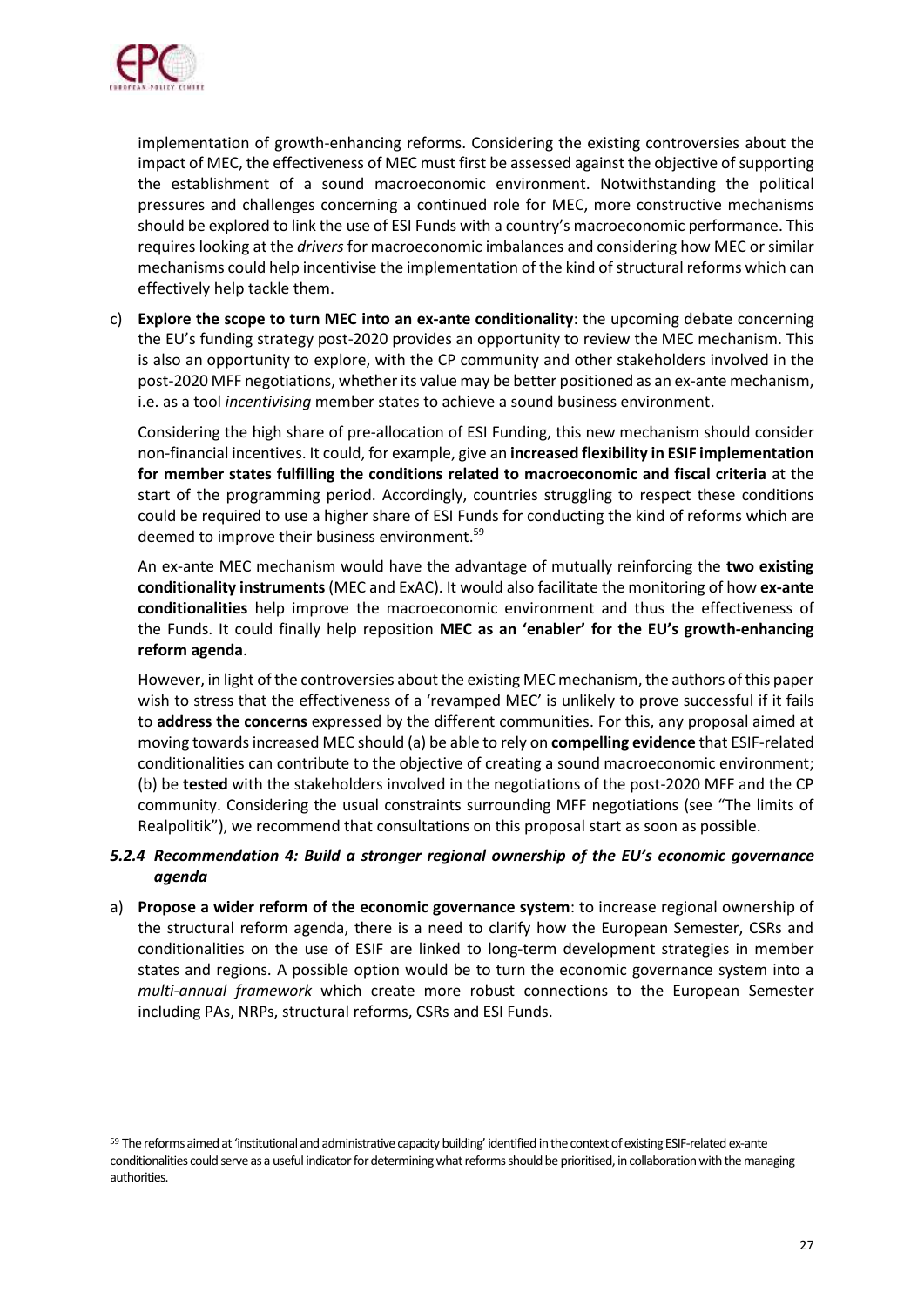

- b) **Provide a multi-level governance framework for growth-enhancing reforms**: to respond to the perceived lack of ownership, there is a need to better integrate national and subnational players in the definition and implementation of the kind of structural reforms that the EU can support through ESIF. This could, for example, take the form of a new assessment framework aimed at identifying the nature of the structural reforms that should be prioritised for each member state and what should be the contribution of each level of governance to their delivery. This framework could be extended to a more tailored analysis of the contribution of each region, for example, in highly decentralised member states (e.g. Germany, Italy or Spain).
- c) **Integrate territorial and cross-border impact assessments in the European Semester**: There is currently no regional or cross-border dimension in the CSRs and the European Semester process does not currently provide for a tailored approach looking at the role played by regional authorities in implementing Cohesion Policy. Territorial and cross-border impact assessments could prove helpful to ensure stronger coherence between EU policy objectives.<sup>60</sup>

\*\*\*\*\*\*\*\*\*\*\*\*\*\*\*\*\*\*\*\*\*\*\*\*\*\*\*\*\*\*\*\*\*\*\*\*\*\*\*\*\*

This study has demonstrated that to strengthen the link between EU structural funds and the EU's economic governance objectives, there is first and foremost a need to build a **clearer narrative of what EU's economic governance objectives aim to achieve**.

Against this backdrop, these recommendations focus on positioning **structural reforms at the heart of a new EU growth strategy in an inclusive and participatory way** that fully engages all EU stakeholders. As our analysis has shown, the priority is to boost ownership by member states and regions of the EU's economic governance agenda and alignment of their public investment with commonly agreed objectives.

In light of this, our package of supporting measures could help deliver greater **clarity**, **visibility** and a more **compelling narrative** for the EU to champion this agenda.

<sup>60</sup> Committee of the Regions (2016), "[Simplification of ESIF from the perspective of Local and Regional Authorities](http://cor.europa.eu/en/activities/opinions/pages/opinion-factsheet.aspx?OpinionNumber=CDR%208/2016)", Brussels.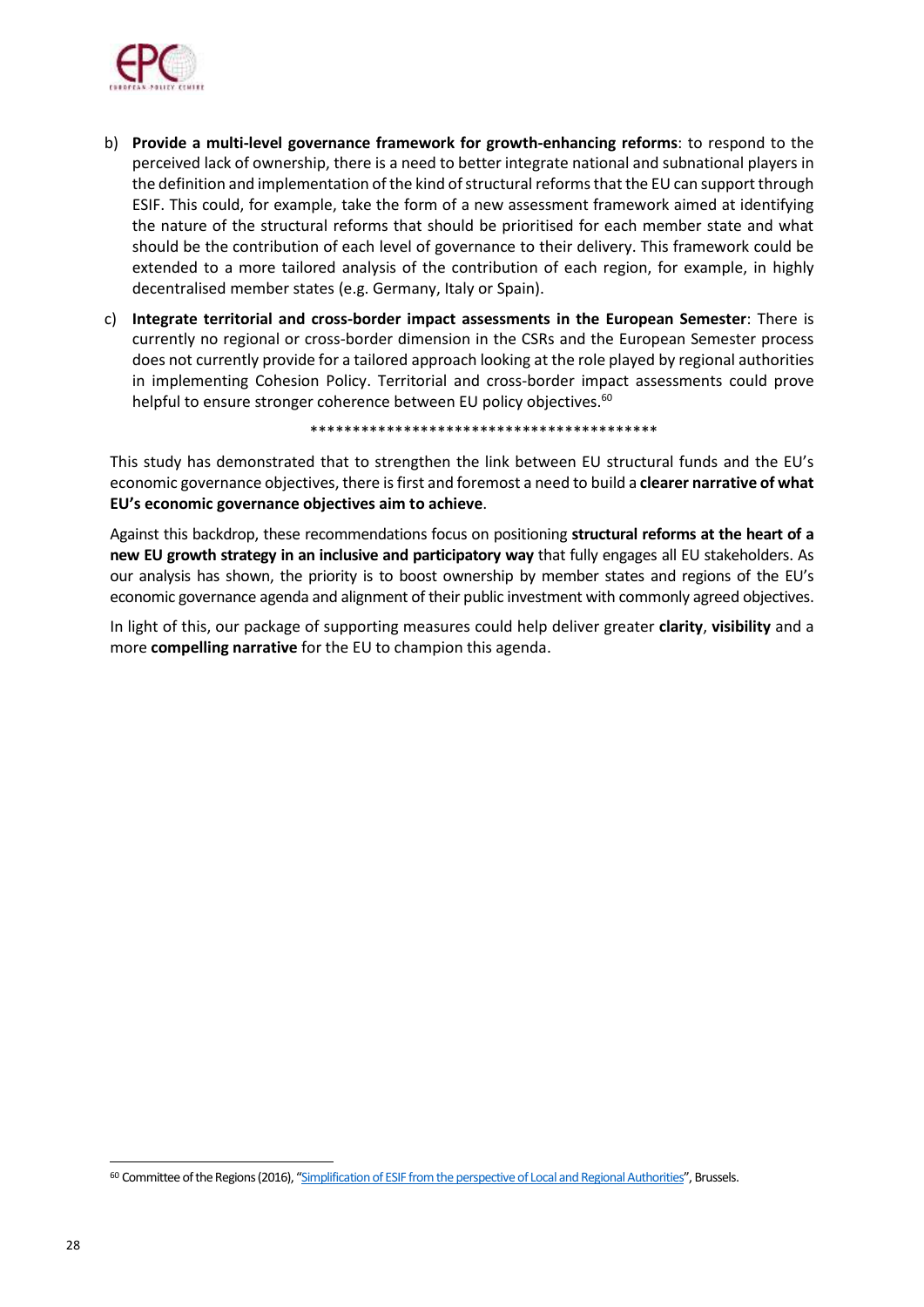

# 6 Conclusion

Thisstudy assessed the extent to which European Structural and Investment Funds could further foster growth-enhancing reforms as well as a sound macroeconomic environment. It looked at the existing ex-ante and macroeconomic conditionality instruments and considered whether and how these provisions should be extended in the next programming period.

Our analysis has revealed that the recently introduced **macroeconomic conditionality mechanism** is increasingly seen as **conflicting with the traditional CP objectives of investment and growth**. This problem is compounded by the lack of a shared understanding across regions and stakeholders on the content and purpose of structural reforms. The perceived misalignment of EU tools and objectives fuels confusion and doubt among the CP community at both national and regional levels about the ownership and credibility of existing conditionality measures.

Our analysis, however, showsthat **conditionality instruments could play a more positive and enabling role** in generating the growth and investment-friendly conditions which the EU requires**.** To do so, the EU should build a clearer narrative based on concrete evidence showing how conditionalities can help deliver on structural reforms. Impact assessments must be undertaken to demonstrate the role played by ex-ante and macroeconomic conditionalities in member states and regions, ahead of the next multiannual financial framework negotiations.

**MEC remains subject to several controversies.** Disagreements on the 'conflicting' outcomes targeted by MEC are persistent among stakeholders and the level of commitment to MEC remains **ambiguous**. The next MFF is an opportunity to review the effectiveness of MEC. One should consider the possibility to turn it from an ex-post to an ex-ante mechanism, especially as support for the ExAC appears stronger in that regard.

Nevertheless, there is a risk that any attempt to move towards increased macroeconomic conditionality without the appropriate consideration for the ownership of Cohesion Policy could frustrate the 'conditionality agenda' or thwart **the much-needed debate on the reform of Cohesion Policy**.

To overcome these challenges, we suggest that the Commission reposition the rationale for EU action and clearly set out a positive and prospective agenda for change. This means proactively addressing the concerns around MEC by **taking a more constructive approach that would** prevent unrealistic expectations from arising as to the extent to which the EU budget alone can help deliver on the EU's growth and investment agenda.

In light of this, we propose that the Commission take a role of 'strategic enabler' in the implementation of the EU's growth agenda by re-positioning structural, growth-enhancing reforms at the heart of **a new growth strategy for the EU**. This new growth strategy could bring forward the possible '**multiplier effect' of targeting ESIF towards enabling reforms**, and reposition CP as the EU's main tool to sustain investment and solidarity at the same time in the new era.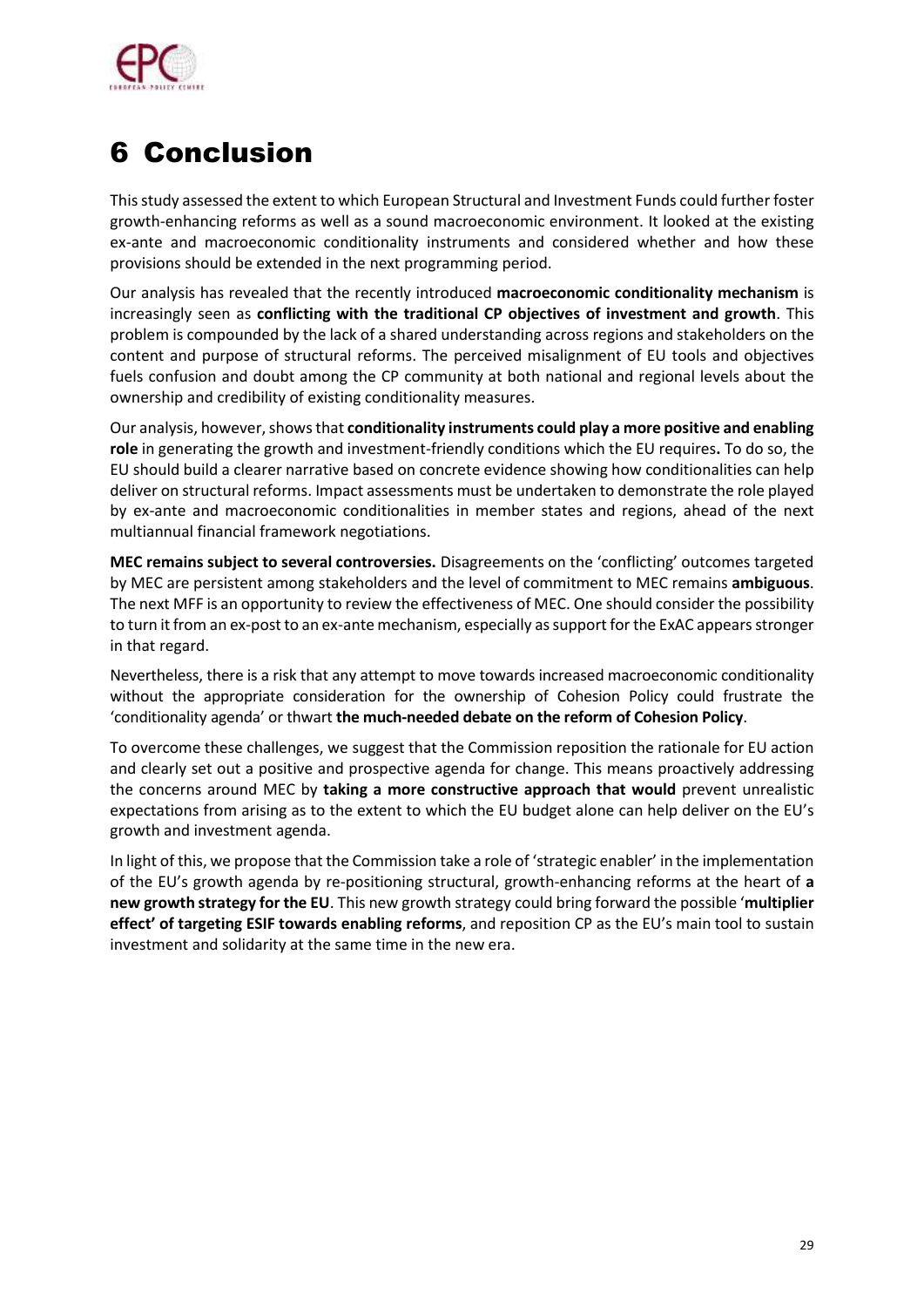

# 7 References

Andor, László (2017), "Cohesion and Conditionality in the EU", Progressive Economy blog.

Bachtler, John, Oliveria Martins, Joaquim, Wostner, Peter and Zuber, Piotr (2017), "Towards Cohesion Policy 4.0 – Structural Transformation and Inclusive Growth", Regional Studies Association, Brussels.

Barca, Fabrizio (2017) The European Union's Great Opportunity. Keynote speech at the 7th Cohesion Forum (EU cohesion policy, a forward-looking perspective), 26-27 June, Brussels.

Committee of the Regions (2016), "Simplification of ESIF from the perspective of Local and Regional Authorities", Brussels.

Committee of the Regions (2014), "CoR online consultation on public investments, growth and the national cofinancing of ESIF", Brussels.

[Common Provisions Regulations\(](http://eur-lex.europa.eu/legal-content/EN/TXT/PDF/?uri=CELEX:32013R1303&from=EN)2013), Brussels.

Council of the European Union (2013), "Council adopts cohesion policy package for 2014-2020", press release, Brussels.

Council of the European Union (2016), "Conclusions on results and new elements of cohesion policy and the European structural investment funds", Brussels.

Council of the European Union (2016), "Council conclusions on in-depth reviews and implementation of the 2015 Country Specific Recommendations", Brussels.

Chomicz, Ewa (2017), "EU budget post-Brexit: confronting reality, exploring viable solutions", *EPC Discussion Paper,* European Policy Centre (EPC), Brussels

Dhéret, Claire (2017), "Achieving social triple A: What role for EU cohesion policy?", EPC Policy Brief, European Policy Centre (EPC), Brussels.

Dhéret, Claire and Roden, Julie (2016), "Towards a Europeanisation of Youth Employment Policies?", *EPC Issue Paper*, European Policy Centre (EPC), Brussels.

Emmanouilidis, Janis A. and Zuleeg, Fabian (2016), "EU@60 - Countering a regressive and illiberal Europe", *EPC Issue Paper*, European Policy Centre (EPC), Brussels.

European Commission (2017), "Citizens' awareness and perceptions of EU regional policy", Flash Eurobarometer 452, report, Brussels.

European Commission (2017), "Reflection Paper on the Deepening of the Economic and Monetary Union", Brussels.

European Commission (2017), "Reflection Paper on the Future of EU Finances", Brussels.

European Commission (2017), "Strengthening Innovation in Europe's Regions: Towards resilient, inclusive and sustainable growth at territorial level", Commission Staff Working Document, Brussels.

European Commission (2017), "The Value Added of Ex ante Conditionalities in the European Structural and Investment Funds", Commission Staff Working Document, Brussels.

European Commission (2017), "White Paper on the Future of Europe: the way ahead", Brussels.

European Commission (2017)[, Press release](http://europa.eu/rapid/press-release_IP-17-233_en.htm) "Political agreement reached on Structural Reform Support Programme – a new tool to help Member States implement reforms", 08.02.2017

European Commission (2016), "The implementation of the provisions in relation to the ex-ante conditionalities during the programming phase of the European Structural and Investment (ESI) Funds", Brussels.

European Commission (2015), "The impact of the economic and financial crisis on the reform of Cohesion Policy 2008-2013", Brussels.

European Commission (2014), "Guidance Fiche – Performance Framework Review and Reserve in 2014-2020", Brussels.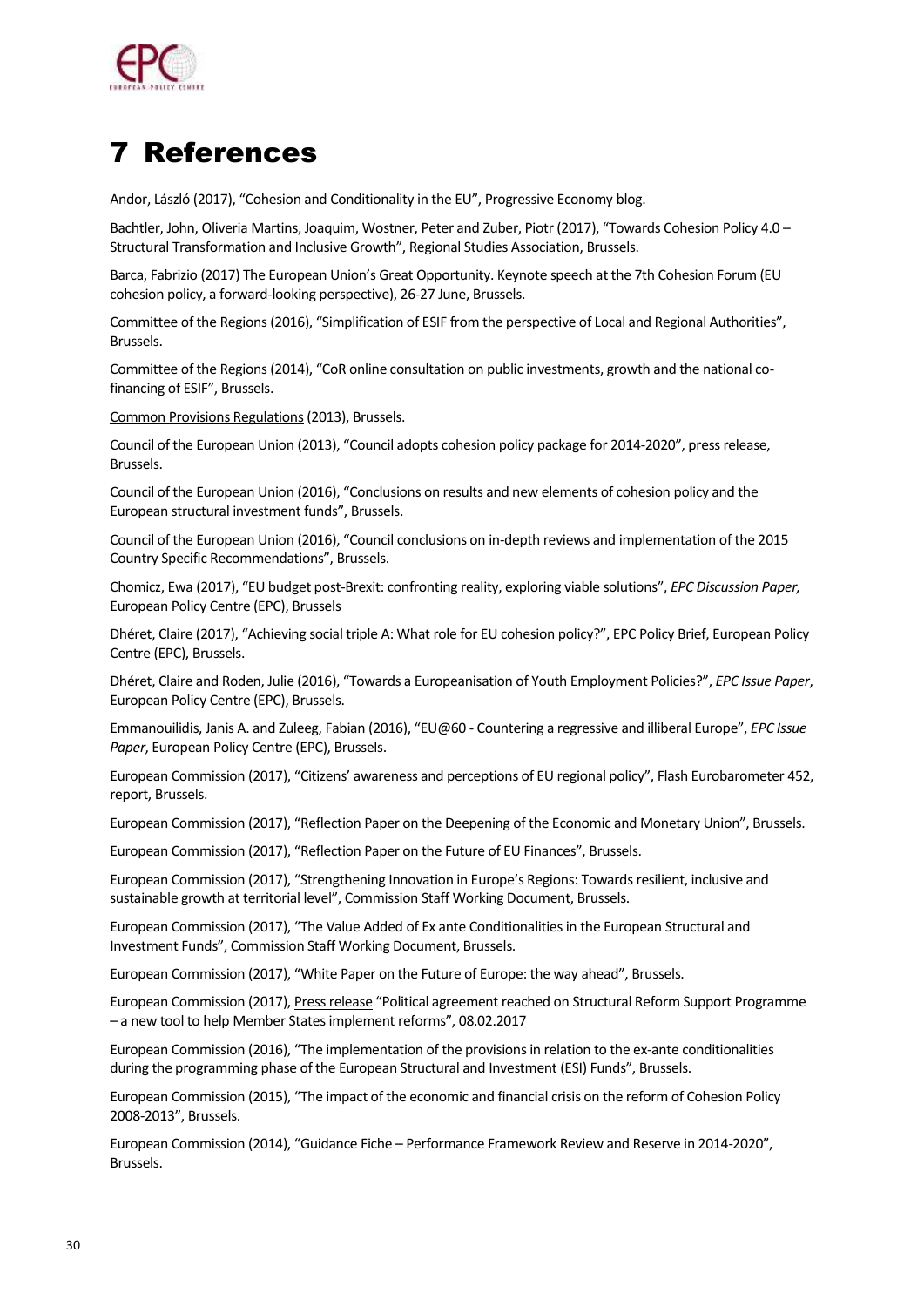

European Commission (2014), "A New Start: European Commission work plan to deliver jobs, growth and investment", Press Release, Strasbourg.

European Commission (2012), "A simplification agenda for the 2014-2020 MFF", Brussels.

European Commission, '[Europe 2020 targets](http://ec.europa.eu/europe2020/targets/eu-targets/index_en.htm)'

European Parliament (2017), "Building Blocks for a Future Cohesion Policy – First Reflections", Brussels.

European Parliament (2016), "Report on Cohesion Policy and Innovation Strategies for Smart Specialisation" (RIS3), Brussels.

European Parliament (2016), "Public Sector Reform: How the EU budget is used to encourage it", Brussels.

European Parliament (2015), "How the EU budget is spent", Briefing, Brussels.

European Parliament (2014), "The European Structural and Investment Funds and sound economic governance: guidelines for the implementation of Article 23 of the Common Provisions Regulation", Briefing, Brussels.

Haas, Joerg and Huguenot-Noël, Robin (2017), "Are the spending priorities of the Euro Area converging?", Jacques Delors Institute – Berlin.

Hamza C, Jeffrey P, Vincze M and Wihlborg M (2016), "The implementation of the provisions in relation to the exante conditionalities during the programming phase of the European Structural and Investment (ESI) Funds", Final report to the European Commission (DG REGIO), Metis with ICF International, Vienna.

Huguenot-Noël, Robin, and Hunter, Alison, 'Cohesion Policy: how can the EU sustain solidarity and investment at the same time?' in European Commission, "Cohesion Policy looks to the future", Panorama Summer 2017 N° 61, Brussels.

Hunter, Alison (2017), "Smart Specialisation: championing the EU's economic growth and investment agenda?", EPC Commentary, European Policy Centre, Brussels.

Jouen, Marjorie (2015), "The macroeconomic conditionality, the story of a triple penalty for region", Jacques Delors Institute, Paris.

Mendez C and Bachtler J (2015), "Permanent revolution in Cohesion policy: restarting the reform debate", European Policies Research Paper, No 93, European Policies Research Centre, Glasgow.

Rannenberg, A., C. Schoder, and J. Strasky (2015), "The macroeconomic effects of the euro area's fiscal consolidation 2011-2013: A simulation-based approach", Research Technical Paper 03/RT/2015, Central Bank of Ireland, Dublin.

The Federal Government of the Republic of Germany (2017), "Joint statement by the German government and German Länder on EU Cohesion Policy beyond 2020.", Berlin.